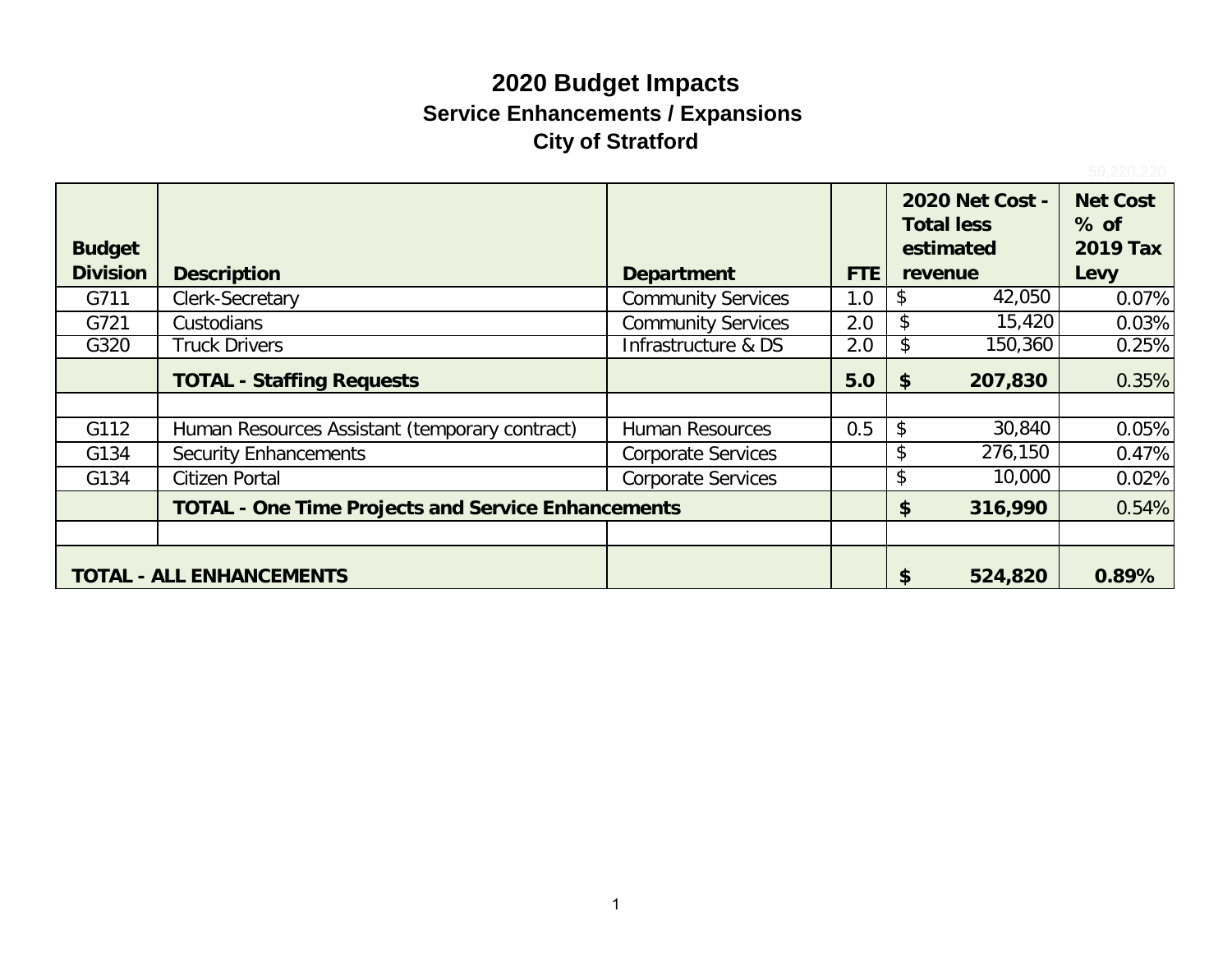

| Department:                                    | <b>Community Services</b>                   |
|------------------------------------------------|---------------------------------------------|
| <b>Budget Division:</b>                        | G711 Parks                                  |
| <b>Description of New</b><br>Service/Employee: | <b>Clerk-Secretary - Community Services</b> |

The Community Services Department is looking to expand its staffing resource by adding half (.5) of a Clerk-Secretary to an existing temp/call-in Clerk-Secretary position; creating one fulltime Clerk Secretary position.

This move would represent an additional 980 hours per year.

#### **Analysis of Current Business Process:**

Currently, there are three (3) Clerk-Secretaries in the department, working out of three different office locations (Rotary Complex, Agriplex and Cemetery). All three positions perform similar administrative tasks including data entry, payroll, accounts receivable and accounts payable functions. Each Clerk position would have additional unique tasks related to the business of the division being supported.

At this time, the department has one (.5) temp/call-in Clerk-Secretary who covers the three other full-time positions during periods of leave (i.e.: vacation, sick, etc). We are looking to make the temp/call-in Clerk-Secretary into a full-time Clerk-Secretary position as the status of our administrative work and capacities call for this.

In any one financial quarter, the potential for our department to collect over \$300,000 in revenue is normal.

For a number of years, the accounts receivable and accounts payable functions have been completed by the same Clerk-Secretary in each division as none of the three office locations have more than one Clerk to assist in the process. The segregation of the accounts payable and accounts receivable function is not occurring, yet we know that separation of these two processes is crucial to maintain effective internal financial control. We are currently exposed to greater financial errors and the risk of fraud.

At present, some of the payable and receivable functions are being carried out by our management team as there are no other Clerk-Secretary resources to draw from. It is estimated that approximately 12 hours a week is spent by our management team on what could be completed under the Clerk-Secretary function. Re-organization of the payable and receivable work to use the current Clerk-Secretary compliment has been reviewed and is not possible.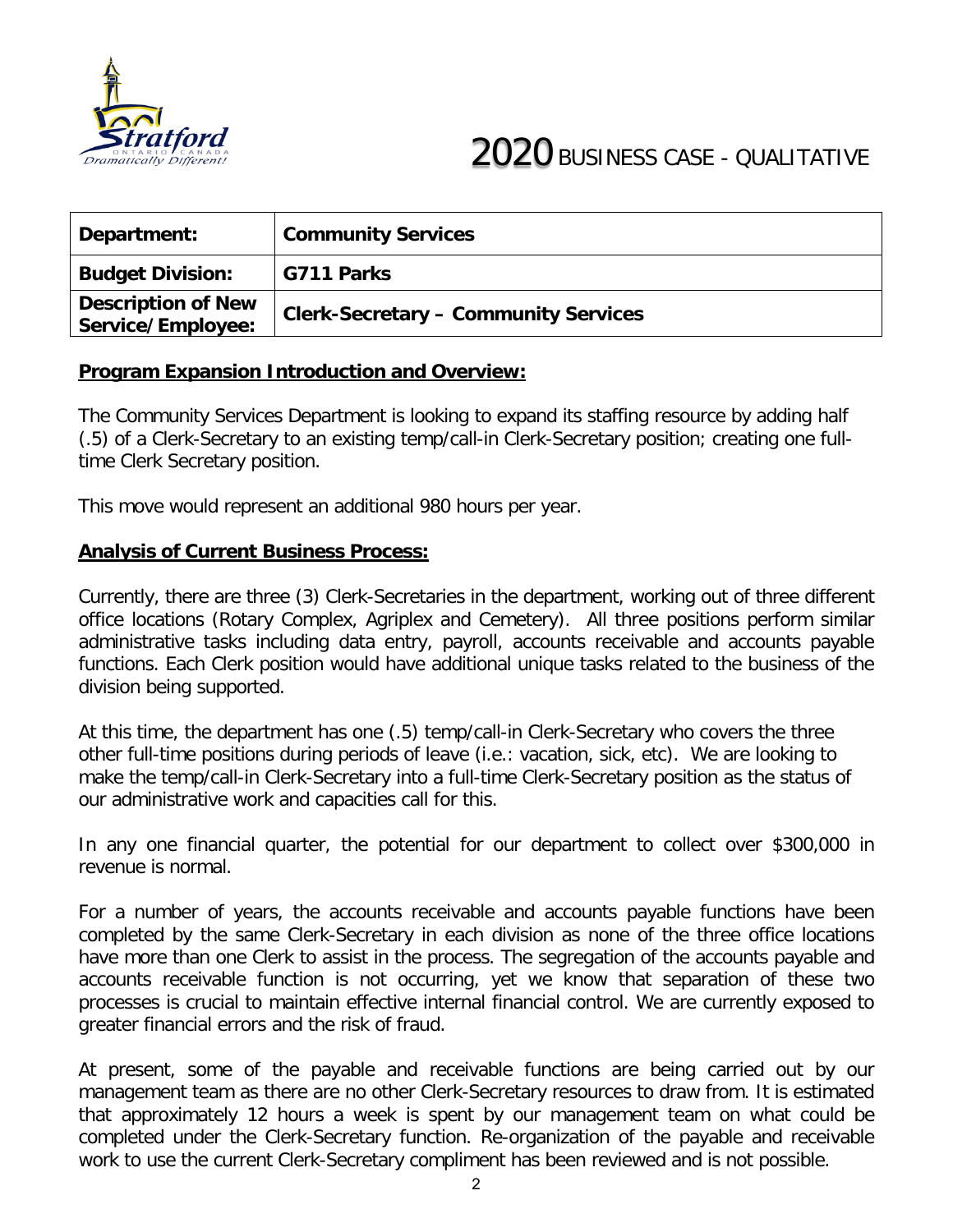The additional hours of a half-time Clerk-Secretary moving to full time would allow the department to achieve higher financial protections, and relieve management from a majority of the accounting functions.

#### **Background:**

Challenges experienced with current staffing model:

- No separation of the accounts payable and receivable functions, with management hours being spent to bridge the resource gap.
- The expectation by Senior Leadership and Council for improved and increased financial tracking, including the gathering and sorting of data is becoming beyond our ability to resource and produce.
- Faster response times and turn-around for budget preparation is expected and becoming unattainable under our current resources.
- Current staff is already at maximum workload capacity.

#### **How This Position Reflects Council's Strategic Priorities:**

- Integrity to be transparent and hold the public's financial interests at the highest possible standard. This position would allow us to better ensure the safety and security of the department's financial assets.
- Progress to provide thinking and leadership that is innovative and proactive. This position would support improved research and reporting back to Council.
- To lead the way in Excellence additional Clerk-Secretary capacity would support greater service delivery to our customers.

#### **Program Expansion Benefits:**

- Improved safety and security of the department's financial assets.
- Will provide an opportunity to provide accurate and more timely financial information to Managers, Director and internal departments.

#### **Program Expansion Costs:**

Salaries, Benefits and I.T. – total \$75,590 (based on CUPE 1385 Schedule 'A') \*partial salary and benefits \$33,540 is already budgeted in PT Parks

#### **Impact On Future Operating Budgets:**

Impact on future operating budgets would be an increase of \$42,050.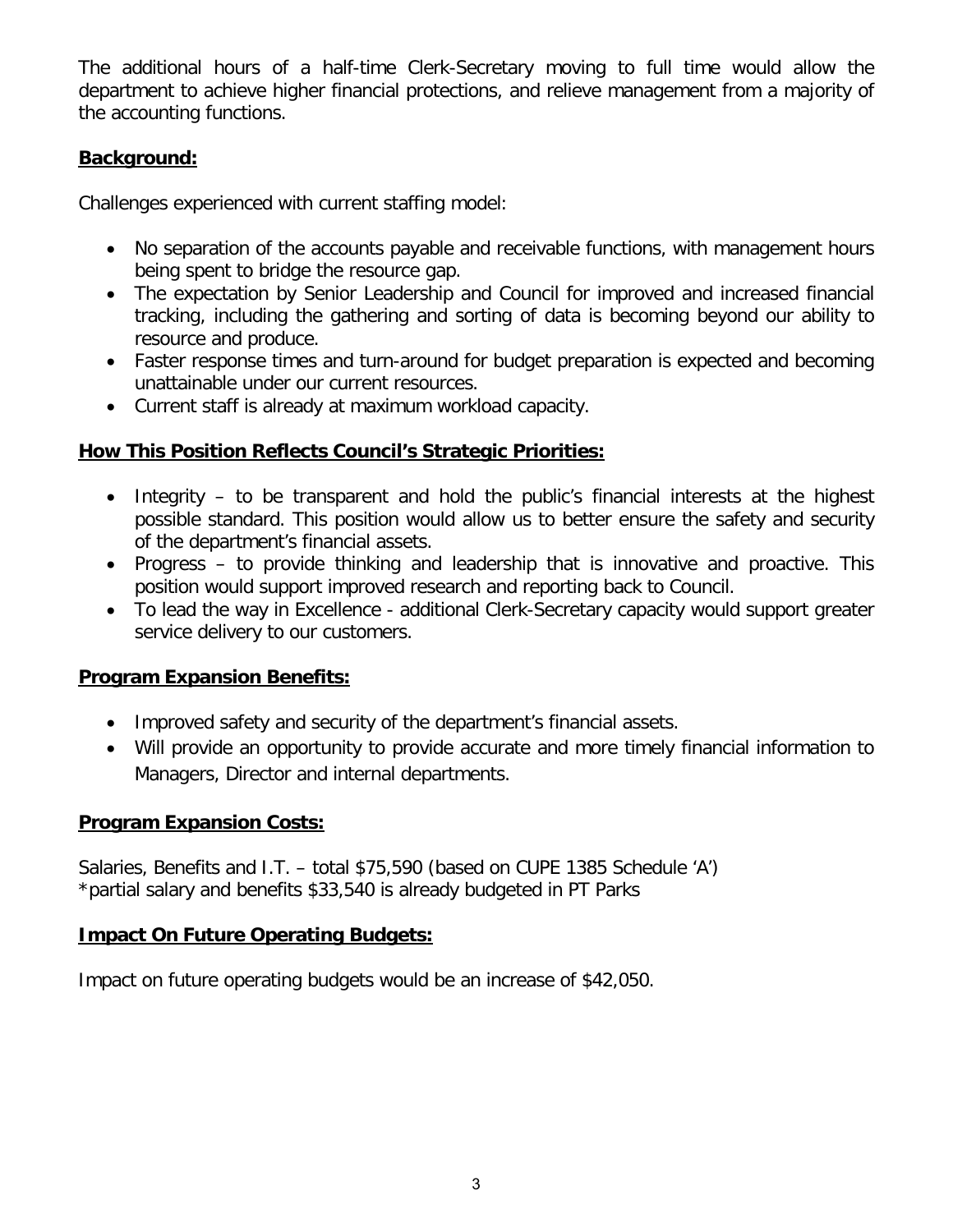| <b>Business Case - Quantitative Staff</b>  |               |              | <b>NOTE: Type in Yellow Highlighted Cells</b>                                                              |
|--------------------------------------------|---------------|--------------|------------------------------------------------------------------------------------------------------------|
|                                            |               |              |                                                                                                            |
| Department:                                |               |              | <b>Community Services</b>                                                                                  |
| Division (cost centre):                    |               | <b>Parks</b> |                                                                                                            |
| FTE Position Title/Description:            |               |              | <b>Clerk-Secretary</b>                                                                                     |
|                                            |               |              |                                                                                                            |
|                                            | 2020          |              | Explanation                                                                                                |
| <b>Estimated Expenditures - Annualized</b> |               |              |                                                                                                            |
| Compensation:                              |               |              |                                                                                                            |
| • Wages (annualized)                       | \$57,657      |              | FT Clerk-Secretary \$57,657, current PT/Call-in budgeted for \$27,620                                      |
| • # of Months budgeted                     | 12            |              |                                                                                                            |
| $\cdot$ # of FTE's                         | 1.0           |              |                                                                                                            |
| • Total Wages                              | 57,660        |              |                                                                                                            |
| • Total Benefits                           | 16,930        |              |                                                                                                            |
| • Prof Trade/Membership                    |               |              |                                                                                                            |
| <b>Total Compensation</b>                  | 74,590<br>\$  |              |                                                                                                            |
|                                            |               |              |                                                                                                            |
| <b>Purchased Goods:</b>                    |               |              |                                                                                                            |
| • Reference material                       | \$0           |              |                                                                                                            |
| • Office supplies                          | \$0           |              | Available office currently exists (facility maint. Staff in the office to be relocated)                    |
| • Office furniture & equipment             | \$0           |              | Available office currently exists (facility maint. Staff in the office to be relocated)                    |
| • Uniforms                                 | \$0           |              |                                                                                                            |
| • Other (provide explanation)              | \$0           |              |                                                                                                            |
| <b>Total Purchased Goods</b>               | \$            |              |                                                                                                            |
| <b>Purchased Services:</b>                 |               |              |                                                                                                            |
|                                            |               |              |                                                                                                            |
| • Mileage<br><b>Recruitment Costs</b>      | \$0<br>\$0    |              | no                                                                                                         |
| Mandatory Training/Tuition                 | \$0           |              | no                                                                                                         |
| • Other (provide explanation)              | \$0           |              | no<br>no                                                                                                   |
| <b>Total Purchased Services:</b>           | \$            |              |                                                                                                            |
|                                            |               |              |                                                                                                            |
| <b>Minor Capital Expenses</b>              |               |              |                                                                                                            |
| • Vehicle                                  | \$0           |              | no                                                                                                         |
| • Furniture                                | \$0           |              | no                                                                                                         |
| • Equipment                                | \$0           |              | no                                                                                                         |
| Software                                   | \$0           |              | no                                                                                                         |
| • Hardware                                 | \$0           |              | Available desktop computer currently exists                                                                |
| • Other (provide explanation)              | \$1,000       |              | <b>I.T. Reserve Contribution</b>                                                                           |
| <b>Total Purchased Services:</b>           | \$<br>1,000   |              |                                                                                                            |
|                                            |               |              |                                                                                                            |
| <b>Total Expenditures</b>                  | 75,590<br>\$  |              |                                                                                                            |
|                                            |               |              | Estimated Revenues (please provide a detailed explanation of revenues). Please enter as a negative amount: |
| • Internal Recoveries                      | \$0           |              |                                                                                                            |
| • Partnership contribution                 | \$0           |              |                                                                                                            |
| • Grants                                   | \$0           |              |                                                                                                            |
| • Reduction in expenditure (PT wages)      |               |              |                                                                                                            |
|                                            | $-$ \$27,620  |              | Currently budgeted in part time budget                                                                     |
| • Reduction in expenditure (PT             | $- $5,920$    |              | Currently budgeted in part time benefits                                                                   |
| benefits)                                  |               |              |                                                                                                            |
| • External recoveries                      | \$0           |              |                                                                                                            |
| <b>Total Revenue</b>                       | 33,540<br>-\$ |              |                                                                                                            |
|                                            |               |              |                                                                                                            |
|                                            | 2020          |              | For community benefits of this request, see Business Case                                                  |
| Budget \$ impact:                          | 42,050        |              |                                                                                                            |
| Budget FTE impact:                         |               |              |                                                                                                            |
|                                            |               |              |                                                                                                            |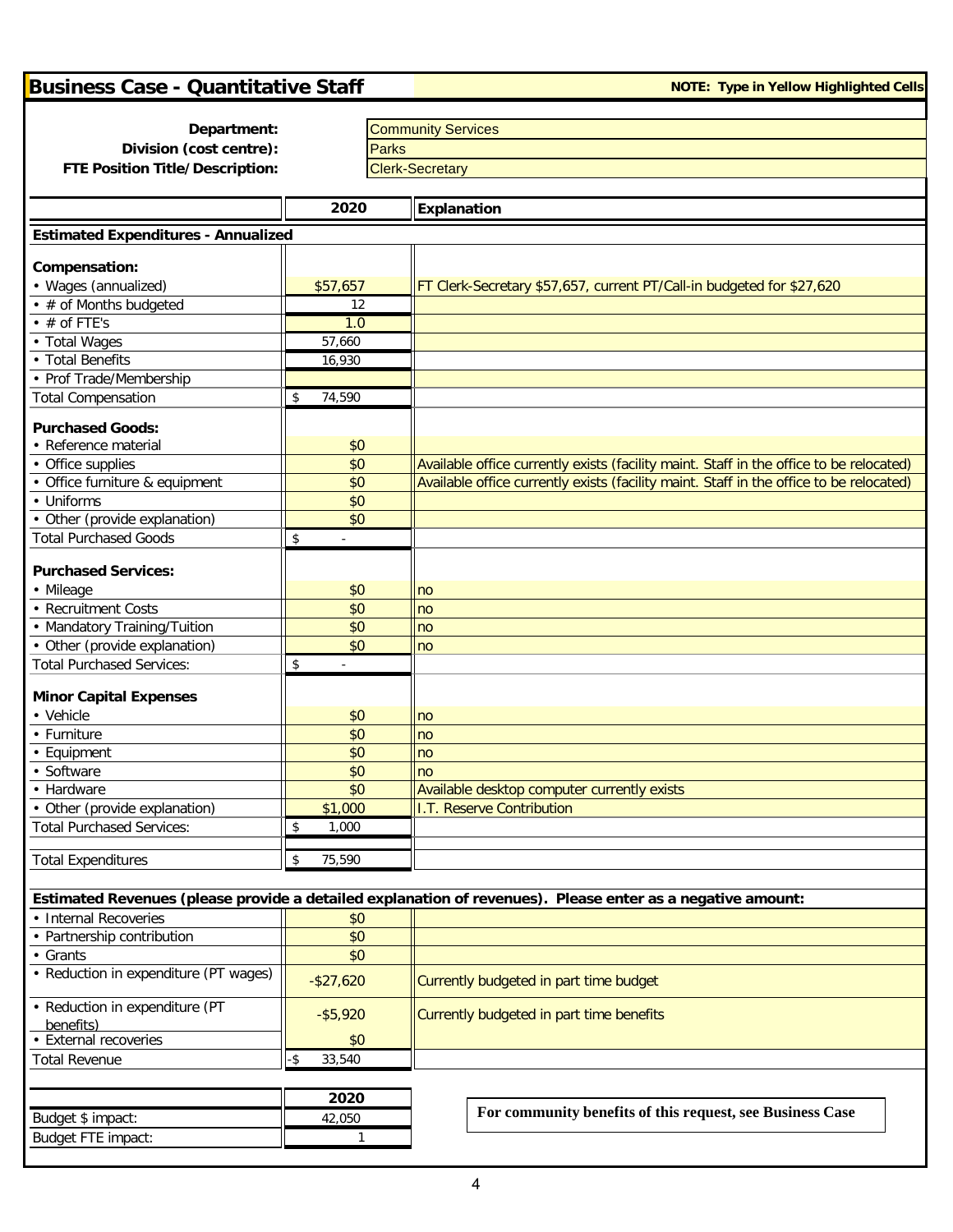

| Department:                                    | <b>Community Services</b>                           |
|------------------------------------------------|-----------------------------------------------------|
| <b>Budget Division:</b>                        | G721 Recreation - Facilities                        |
| <b>Description of New</b><br>Service/Employee: | <b>Permanent Custodian - Community Services (2)</b> |

The Community Services Department presently has one full-time custodian and 7 part-time custodians. The department is looking to create two additional full-time custodians, removing two part-time positions.

#### **Analysis of Current Business Process:**

Currently the department only has one full-time custodian and 7 part-time custodians, working in multiple facility locations at varying shifts. We are presently not in accordance with the Collective Agreement as part-time staff are exceeding hours.

#### **Background:**

The department maintains multiple facilities with 7 part-time custodial staff. In March 2018 SLAAA moved from the KCC into the Agriplex and the department took over operation of this facility. Since acquiring this facility, we now operate the Agriplex building 16 hours/day, 7 days/week. This requires three full-time custodians to look after just the Agriplex. Presently we have only one.

#### **How This Position Reflects Council's Strategic Priorities:**

Will enable us to staff facilities accordingly to optimize the use of these facilities.

#### **Program Expansion Benefits:**

- Will improve the department's consistency in providing service to our customers
- In order to retain employees, the department intends to turn two of the part time custodians into full time
- Department has experienced a consistent turnover in part time staff over the past ten years, due to the part-time nature of this work

#### **Program Expansion Costs:**

Wages are currently allocated in the part-time budget. There will be a slight increase in costs as the full-time employees receive additional benefits to the part-time.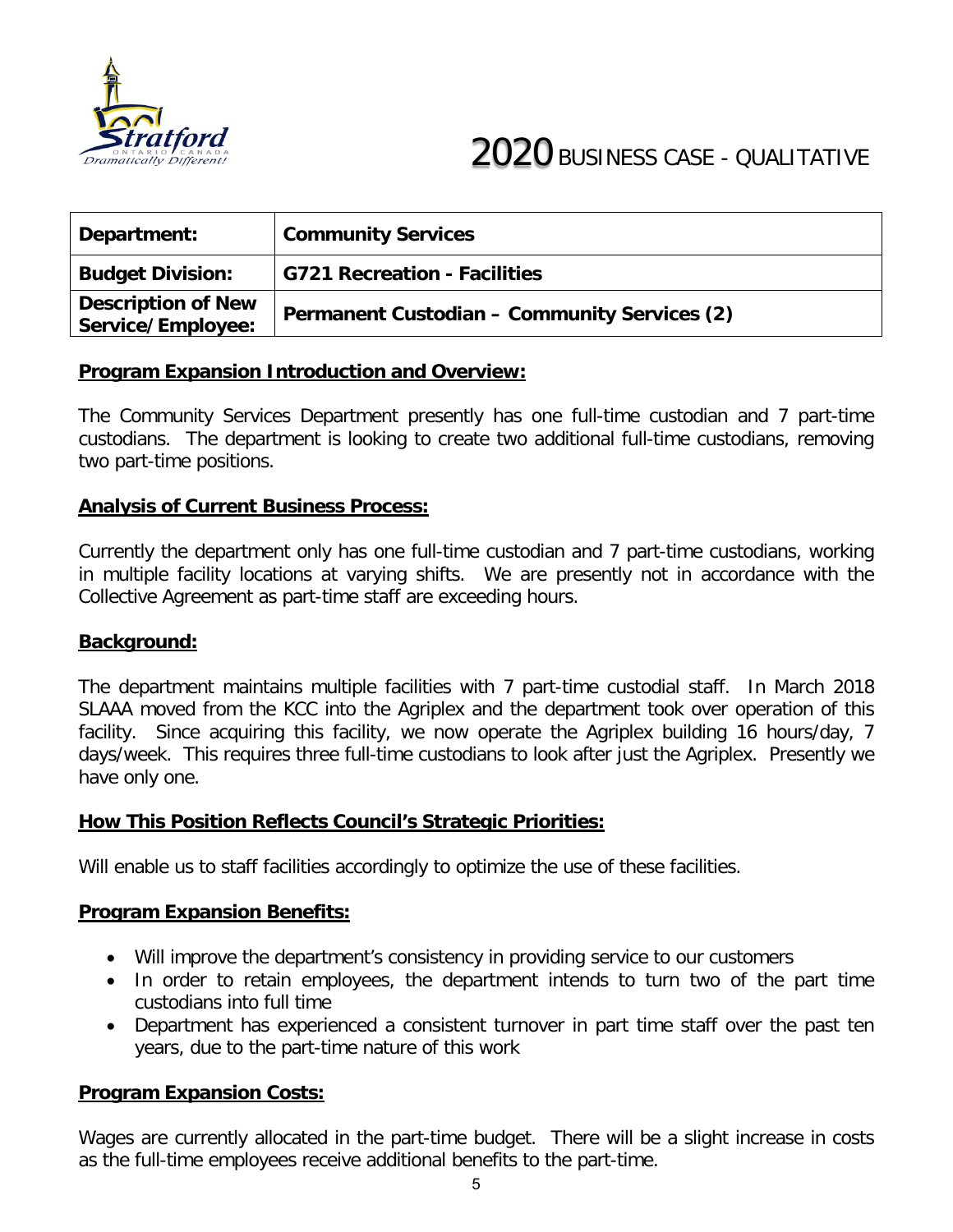# **Impact On Future Operating Budgets:**

Same as above.

# **Alternatives:**

Status quo.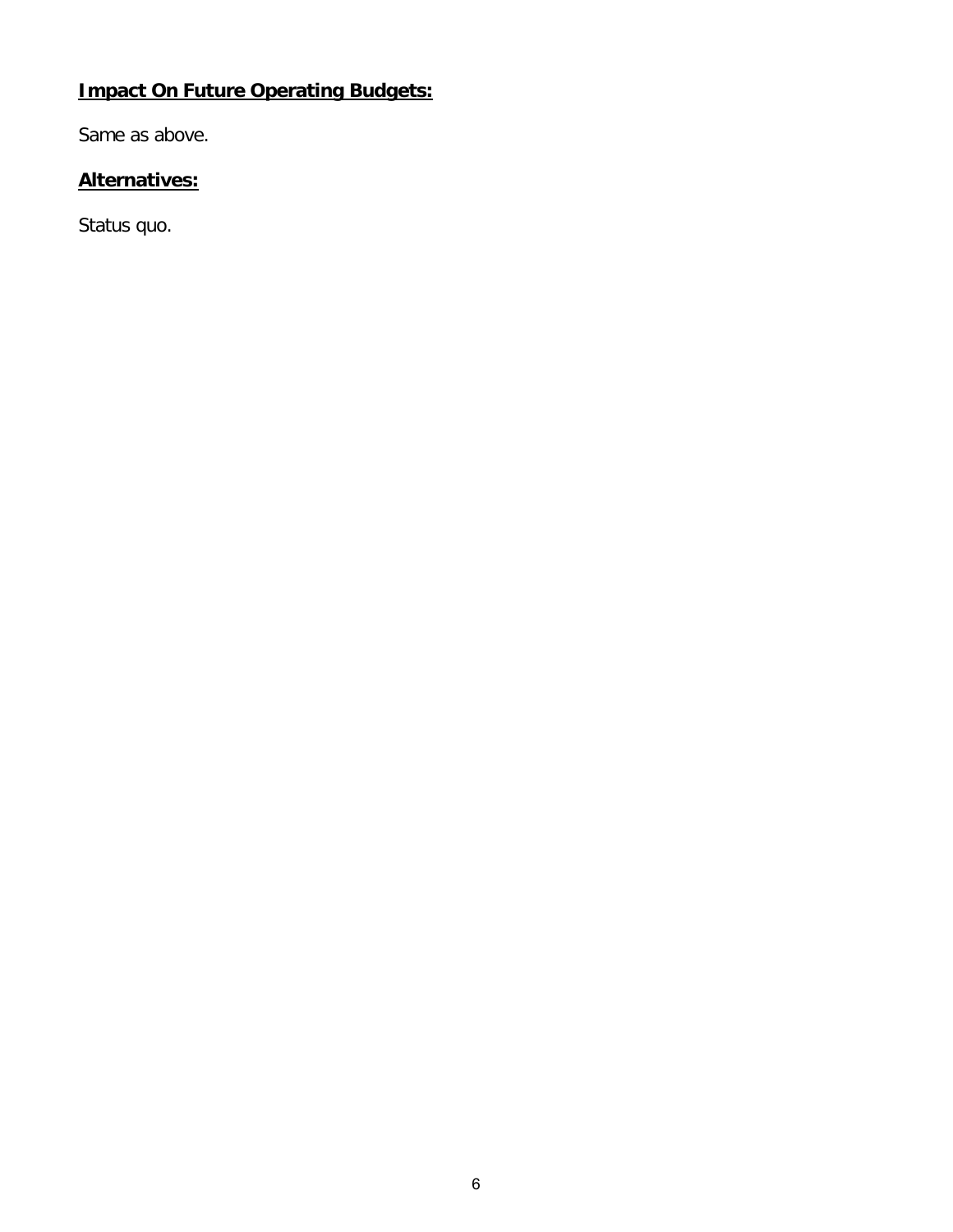| <b>Business Case - Quantitative Staff</b>           |                | <b>NOTE: Type in Yellow Highlighted Cells</b>                                                              |  |  |  |  |
|-----------------------------------------------------|----------------|------------------------------------------------------------------------------------------------------------|--|--|--|--|
|                                                     |                |                                                                                                            |  |  |  |  |
| Department:                                         |                | <b>Community Services Department</b>                                                                       |  |  |  |  |
| Division (cost centre):<br>Recreation               |                |                                                                                                            |  |  |  |  |
| FTE Position Title/Description:                     |                | FT Cusodian x 2                                                                                            |  |  |  |  |
|                                                     | 2020           | <b>Explanation</b>                                                                                         |  |  |  |  |
|                                                     |                |                                                                                                            |  |  |  |  |
| <b>Estimated Expenditures - Annualized</b>          |                |                                                                                                            |  |  |  |  |
| Compensation:                                       |                |                                                                                                            |  |  |  |  |
| • Wages (annualized)                                | \$52,035       | annual wage 1 custodian                                                                                    |  |  |  |  |
| • # of Months budgeted                              | 12             |                                                                                                            |  |  |  |  |
| $\cdot$ # of FTE's                                  | 2.0            |                                                                                                            |  |  |  |  |
| • Total Wages                                       | 104,070        | \$52,035 x 2 custodians (wage for custodians is currently in part-time budget)                             |  |  |  |  |
| • Total Benefits                                    | 31,220         | annual cost of FT benefits \$15,610 x 2                                                                    |  |  |  |  |
| • Prof Trade/Membership                             |                |                                                                                                            |  |  |  |  |
| <b>Total Compensation</b>                           | 135,290<br>\$  |                                                                                                            |  |  |  |  |
| <b>Purchased Goods:</b>                             |                |                                                                                                            |  |  |  |  |
| • Reference material                                | \$0            | no                                                                                                         |  |  |  |  |
| • Office supplies                                   | \$0            | no                                                                                                         |  |  |  |  |
| • Office furniture & equipment                      | \$0            | no                                                                                                         |  |  |  |  |
| • Uniforms                                          | \$0            | no                                                                                                         |  |  |  |  |
| • Other (provide explanation)                       | \$0            | no                                                                                                         |  |  |  |  |
| <b>Total Purchased Goods</b>                        | \$             |                                                                                                            |  |  |  |  |
| <b>Purchased Services:</b>                          |                |                                                                                                            |  |  |  |  |
| • Mileage                                           | \$0            | no                                                                                                         |  |  |  |  |
| • Recruitment Costs                                 | \$0            | no                                                                                                         |  |  |  |  |
| • Mandatory Training/Tuition                        | \$0            | no                                                                                                         |  |  |  |  |
| • Other (provide explanation)                       | \$0            | no                                                                                                         |  |  |  |  |
| <b>Total Purchased Services:</b>                    | \$             |                                                                                                            |  |  |  |  |
|                                                     |                |                                                                                                            |  |  |  |  |
| <b>Minor Capital Expenses</b>                       |                |                                                                                                            |  |  |  |  |
| • Vehicle                                           | \$0            | no                                                                                                         |  |  |  |  |
| • Furniture                                         | \$0<br>\$0     | no                                                                                                         |  |  |  |  |
| • Equipment                                         |                | no                                                                                                         |  |  |  |  |
| • Software<br>• Hardware                            | \$0<br>\$0     | no<br>no                                                                                                   |  |  |  |  |
| • Other (provide explanation)                       | \$0            | no                                                                                                         |  |  |  |  |
| <b>Total Purchased Services:</b>                    | \$             |                                                                                                            |  |  |  |  |
|                                                     |                |                                                                                                            |  |  |  |  |
| <b>Total Expenditures</b>                           | 135,290<br>\$  |                                                                                                            |  |  |  |  |
|                                                     |                |                                                                                                            |  |  |  |  |
|                                                     |                | Estimated Revenues (please provide a detailed explanation of revenues). Please enter as a negative amount: |  |  |  |  |
| • Internal Recoveries<br>• Partnership contribution | \$0            |                                                                                                            |  |  |  |  |
| • Grants                                            | \$0<br>\$0     |                                                                                                            |  |  |  |  |
| • Reduction in expenditure (PT wages)               |                | Permanent PT Custodians are currently scheduled at Agriplex, utilizing the hours                           |  |  |  |  |
|                                                     | $-$104,070$    | of 2 FT employees                                                                                          |  |  |  |  |
| • Reduction in expenditure (PT                      | $-$15,800$     | \$7,900 PT benefits x 2                                                                                    |  |  |  |  |
| benefits)                                           |                |                                                                                                            |  |  |  |  |
| • External recoveries                               | \$0            |                                                                                                            |  |  |  |  |
| <b>Total Revenue</b>                                | 119,870<br>-\$ |                                                                                                            |  |  |  |  |
|                                                     |                |                                                                                                            |  |  |  |  |
|                                                     | 2020           | For community benefits of this request, refer to Business Case.                                            |  |  |  |  |
| Budget \$ impact:                                   | 15,420         |                                                                                                            |  |  |  |  |
| Budget FTE impact:                                  | 2              |                                                                                                            |  |  |  |  |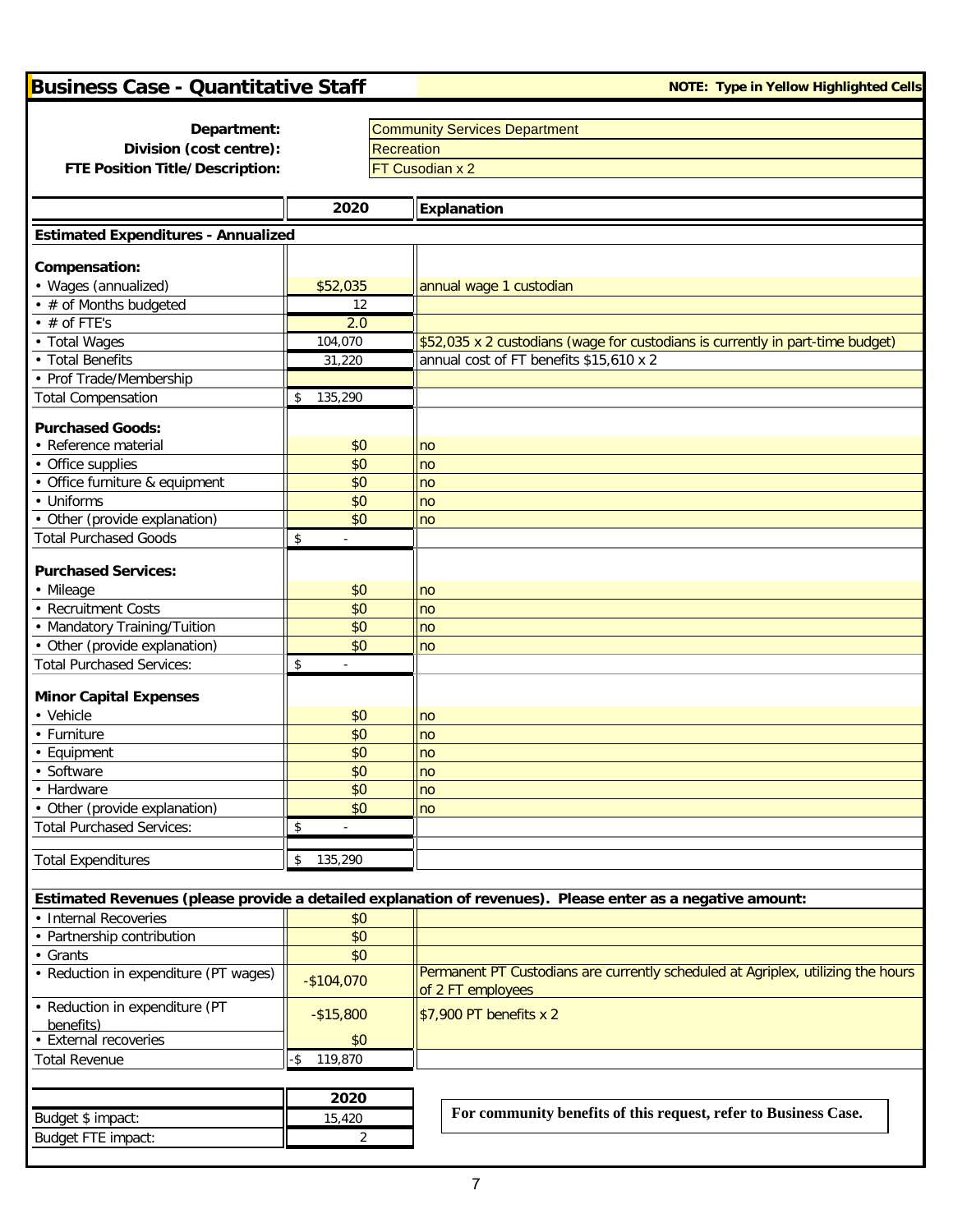

| Department:                                    | <b>Infrastructure &amp; Development Services</b> |
|------------------------------------------------|--------------------------------------------------|
| <b>Budget Division:</b>                        | G320 Roads                                       |
| <b>Description of New</b><br>Service/Employee: | 2 – FT Truck Drivers                             |

To maintain the current level of service that is provided by the Public Works Division the complement of staff needs to be increased. We strive to be proactive when providing service to the City. Staff shortages result in becoming reactive. Establishing work schedules to maintain levels of service has become difficult based on current staffing complement.

#### **Analysis of Current Business Process:**

The current complement of staff in the Public Works Division is 24 staff. Staffing complement had been as high as 29 employees in past years. Included in the 24 is 3 mechanics which do not complement our daily operator pool. The winter season can be especially difficult to maintain current levels of service. The department now has coverage across 4 shifts, spanning 21 weeks within the winter months. The addition of 2 truck drivers would complement our efforts in maintaining and improving levels of service for the community.

#### **Background:**

The steady growth of the City has increased the demands of the Public Works Division. There is more infrastructure to maintain as new subdivisions have been developed. The Ontario Maintenance Standards set the level of service that must be maintained for both summer and winter roads and sidewalks. There are more stringent requirements for road maintenance which include winter sidewalk maintenance and bike lane maintenance. There is also an expectation to deliver timely service to internal and external customers.

#### **Program Expansion Benefits:**

By increasing Staff Public Works Division would be better equipped to attend to day to day maintenance needs in a timely manner. The addition in staff would directly benefit our winter control efforts. Specifically, obtaining the staff to properly maintain sidewalks throughout the City is an area that the department would like to focus on.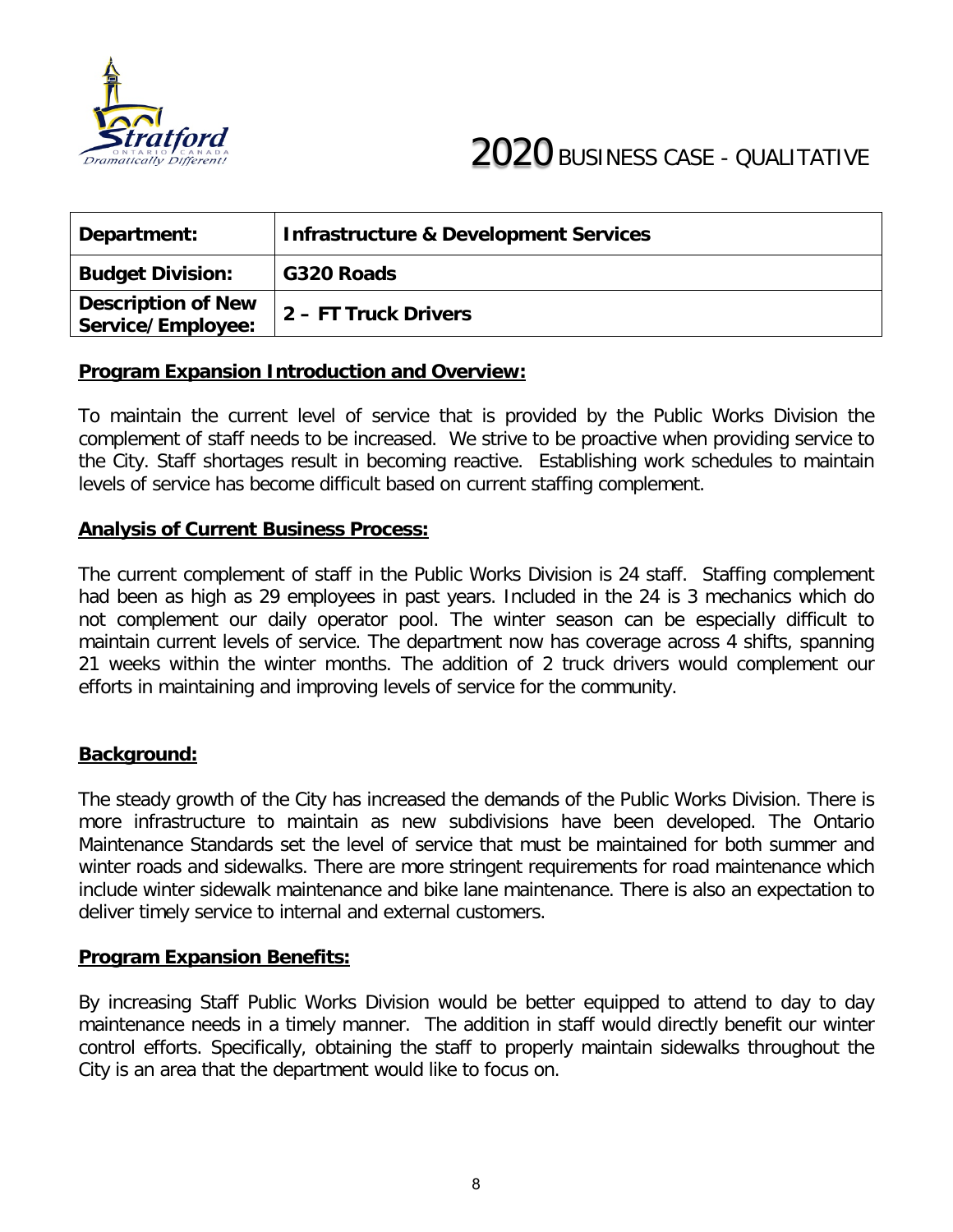#### **Program Expansion Costs:**

A net cost of \$150,360 for 2 drivers. Includes wages, benefits, personal protective equipment and training, less reduced overtime for existing staff.

#### **Impact on Future Operating Budgets:**

The additional staff will increase annual budgets going forward for the Public Works Division.

#### **Alternatives:**

Searching for alternative solutions through contracted services to maintain currently neglected areas throughout the department.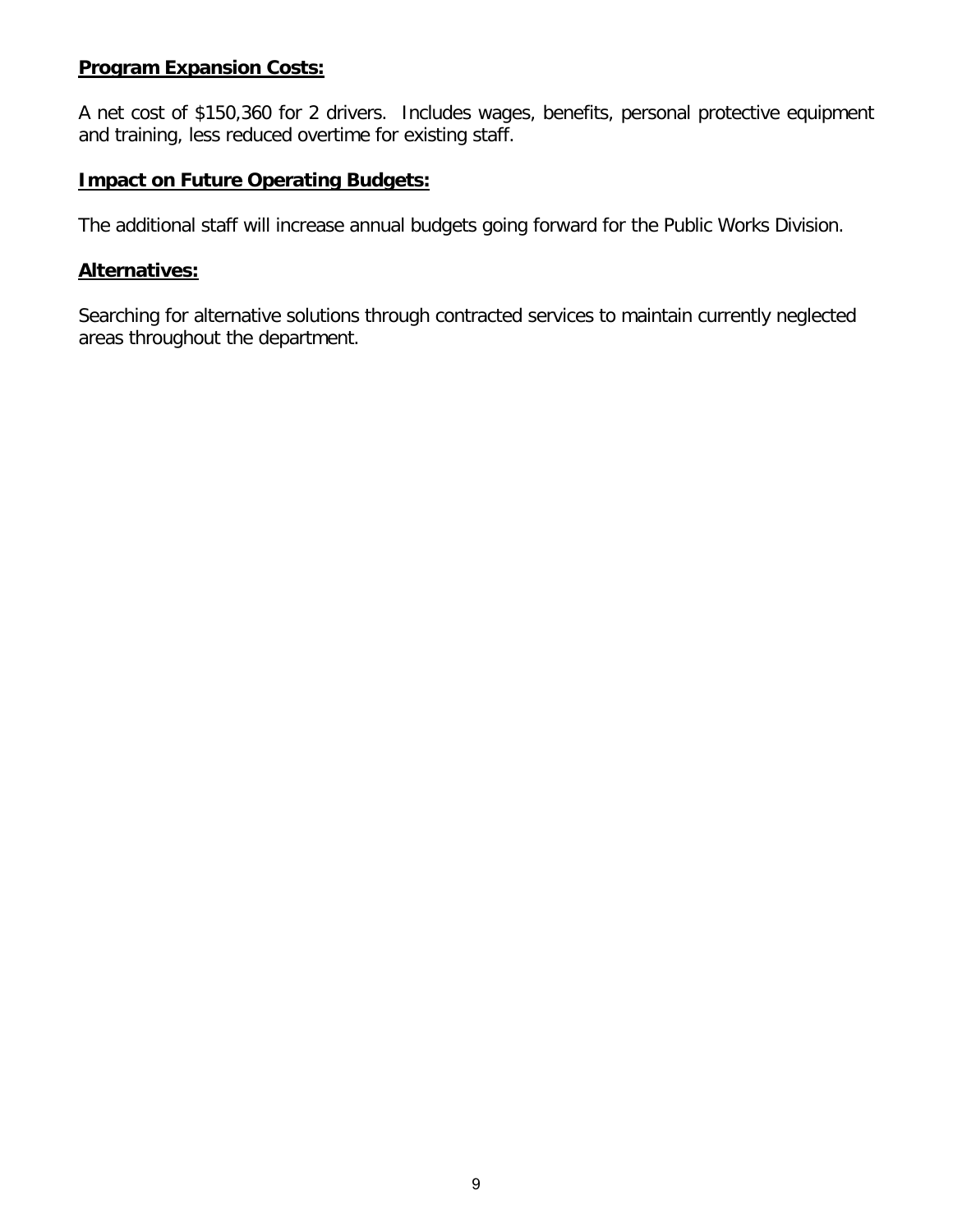Budget FTE impact: 2

| <b>Business Case - Quantitative Staff</b>      |                | <b>NOTE: Type in Yellow Highlighted Cells</b>                                                              |
|------------------------------------------------|----------------|------------------------------------------------------------------------------------------------------------|
|                                                |                |                                                                                                            |
| Department:<br>Division (cost centre):         |                | <b>Infrastructre and Development Services</b><br><b>Public Works Division</b>                              |
| FTE Position Title/Description:                |                | <b>Truck Driver</b>                                                                                        |
|                                                |                |                                                                                                            |
|                                                | 2019           | Explanation                                                                                                |
| <b>Estimated Expenditures - Annualized</b>     |                |                                                                                                            |
|                                                |                |                                                                                                            |
| Compensation:                                  |                |                                                                                                            |
| • Wages (annualized)<br>• # of Months budgeted | \$59,560<br>12 | 21 weeks at \$30.56/hr; 31 weeks at \$27.33/hr (Machine Operator 1 and Truck Driver)                       |
| $\cdot$ # of FTE's                             | 2.0            |                                                                                                            |
| • Total Wages                                  | 119,120        |                                                                                                            |
| • Total Benefits                               | 36,060         | \$18,030 x 2 employees                                                                                     |
| • Prof Trade/Membership                        |                | DZ or greater drivers licence                                                                              |
| <b>Total Compensation</b>                      | 155,180<br>\$  |                                                                                                            |
| <b>Purchased Goods:</b>                        |                |                                                                                                            |
| • Reference material                           |                | na                                                                                                         |
| • Office supplies                              |                | na                                                                                                         |
| • Cell phone (annual)                          |                | na                                                                                                         |
| • Office furniture & equipment                 |                | na                                                                                                         |
| • Uniforms                                     | \$1,200        | Annual - summer and winter safety coveralls, jackets - supplied. Clothing allowance<br>(\$250/yr. ea.)     |
| • Other (provide explanation)                  | \$600          | Annual - PPE - supplied - gloves, rubber boots, vest, hard hat, safety glasses,                            |
| <b>Total Purchased Goods</b>                   | \$<br>1,800    |                                                                                                            |
| <b>Purchased Services:</b>                     |                |                                                                                                            |
| • Mileage                                      |                | na                                                                                                         |
| • Recruitment Costs                            |                | na                                                                                                         |
| • Mandatory Training/Tuition                   | \$500          | One Time - winter equipment training                                                                       |
| • Other (provide explanation)                  |                |                                                                                                            |
| <b>Total Purchased Services:</b>               | 500<br>\$      |                                                                                                            |
|                                                |                |                                                                                                            |
| <b>Minor Capital Expenses</b><br>• Vehicle     |                | na                                                                                                         |
| • Furniture                                    |                | na                                                                                                         |
| • Equipment                                    |                | na                                                                                                         |
| • Software                                     |                | na                                                                                                         |
| • Hardware                                     |                | na                                                                                                         |
| • Computer (one time)                          |                | na                                                                                                         |
| • I.T. reserve contribution (annual)           |                | na                                                                                                         |
| • Licensing Fee (annual)                       |                | na                                                                                                         |
| • Other (provide explanation)                  |                | na                                                                                                         |
| <b>Total Purchased Services:</b>               | \$             |                                                                                                            |
| <b>Total Expenditures</b>                      | 157,480<br>\$  |                                                                                                            |
|                                                |                |                                                                                                            |
| • Internal Recoveries                          |                | Estimated Revenues (please provide a detailed explanation of revenues). Please enter as a negative amount: |
| • Partnership contribution                     |                |                                                                                                            |
| • Grants                                       |                |                                                                                                            |
| • Reduction in expenditure (i.e.               |                | for the 9 month period - Nov. and Dec. would have greatest impact (winter) - will be                       |
| overtime - provide explanation)                | $-$7,120$      | dependant on winter weather each year. Based on 12 months Jan., Feb., March would<br>add to this number    |
| • External recoveries                          |                |                                                                                                            |
| <b>Total Revenue</b>                           | -\$<br>7,120   |                                                                                                            |
|                                                |                |                                                                                                            |
|                                                | 2019           |                                                                                                            |
| Budget \$ impact:                              | 150,360        | For community benefits of this request, refer to Business Case.                                            |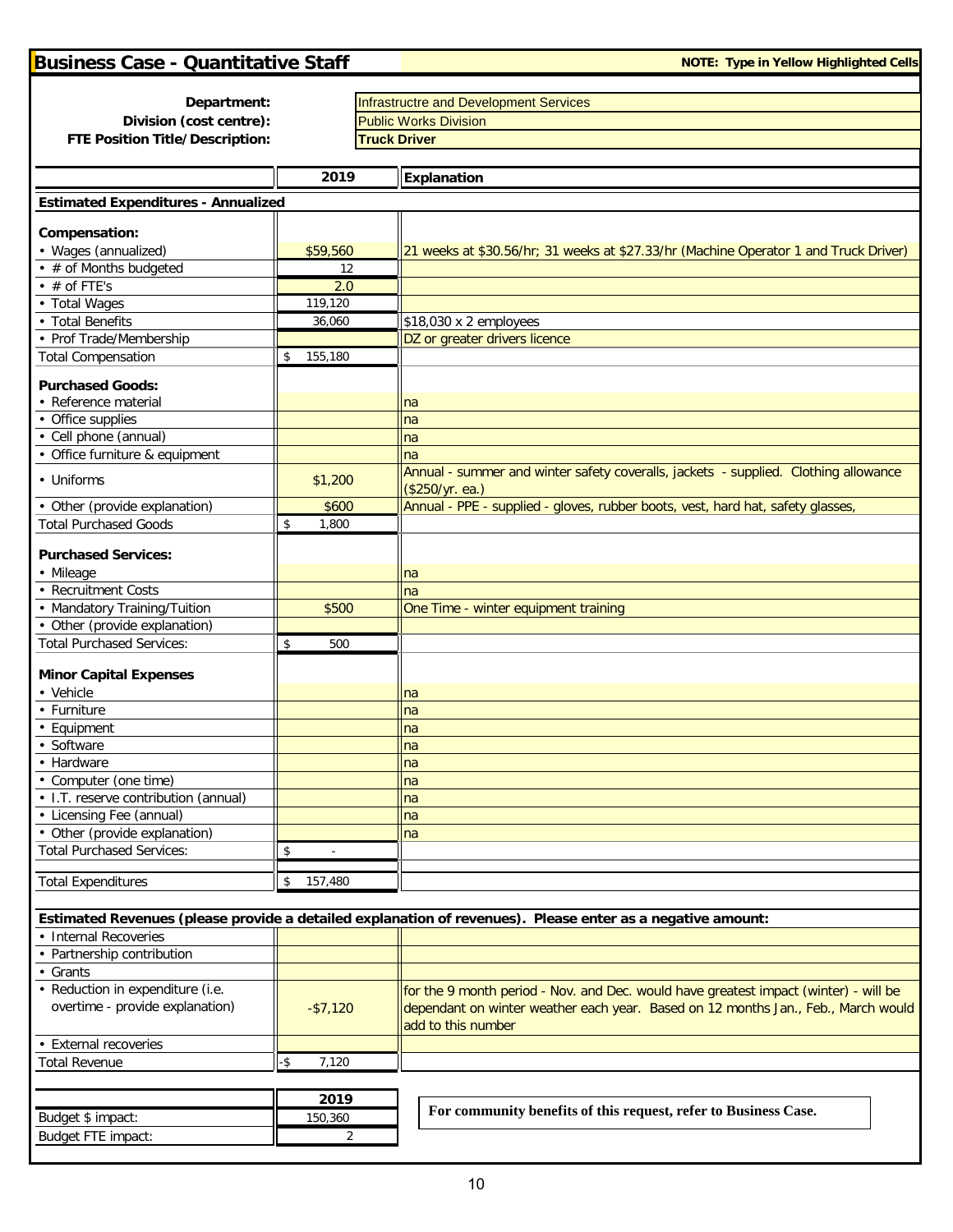

| Department:                                    | <b>Human Resources</b>                |
|------------------------------------------------|---------------------------------------|
| <b>Budget Division:</b>                        | <b>G112 Human Resources</b>           |
| <b>Description of New</b><br>Service/Employee: | Human Resources Assistant (Temporary) |

The Human Resources Department requires a six (6) month temporary staff resource to effectively provide administrative support for key HR functions, including those required during peak demand periods. This would also enable the existing HR complement to complete other important department operations and projects, inclusive of the introduction of a Learning Management System (LMS).

#### **Analysis of Current Business Process:**

Due to an increase in resources expended for recruitment and selection functions, temporary staff support is especially necessary during 'peak demand' periods i.e. seasonal hiring. Year to date (2019), the department has also experienced an approximate 30% increase in job postings when compared to the year prior.

Additionally, a key project will be the introduction of a Learning Management System (LMS). An LMS is a critical component for modernizing corporate training delivery and record maintenance. The temporary administrative support position will assist the team with administrative duties related to the launch of the LMS, and other ongoing HR services and projects.

The current process of providing training information and data to the organization is completed "manually" by HR which is time intensive. It involves getting information from departments which may exist in different formats. Since the information is not in a user friendly condition when collected by HR, and is in different formats, errors may occur.

#### **Background:**

In order to function optimally, HR Departments must have the right tools and resources in place. A LMS, is a type of software program that can be utilized by Human Resources to capture key training modules and provide a central repository for training records to meet statutory and professional development requirements.

This improves productivity for staff across the corporation with desk/lap top access to electronic learning, and provides a platform for centralized oversight within HR. There is an initial temporary investment in HR resources required to launch to LMS.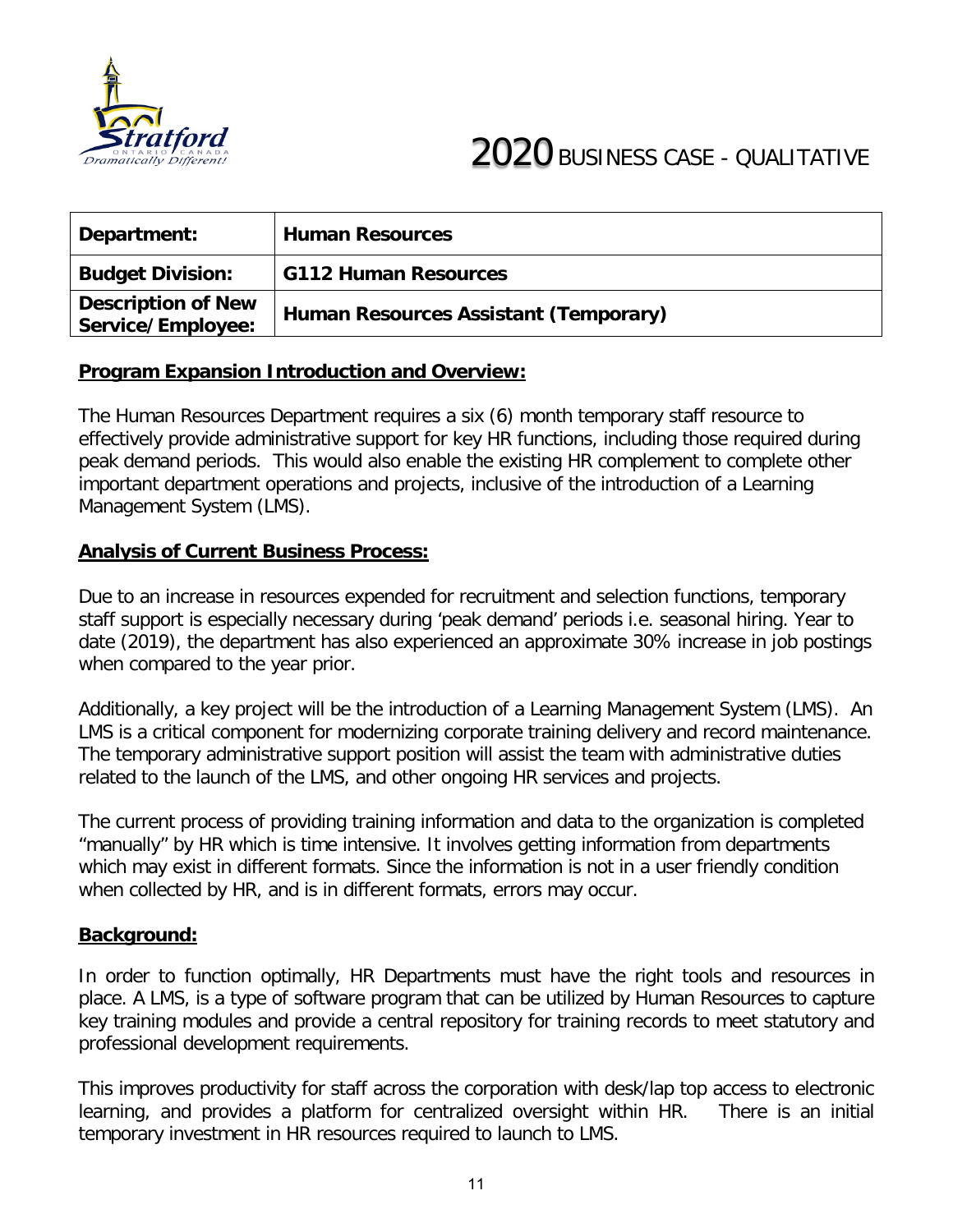#### **How This Position Reflects Council's Strategic Priorities:**

This is aligned with the Corporation's priority of attracting and retaining key talent by enabling resources to launch a modernized and efficient approach to professional development in an electronic platform.

This is also consistent with the City's commitment to develop a sustainable future for our resources and optimize digital resources. The short term investment in resources is essential to ensure key HR functions continue to improve and support skills development.

#### **Program Expansion Benefits:**

Introduction of an LMS will provide staff with a "self- service" platform for training and development and ensure there is accurate and comprehensive record keep to comply with statues and provide professional development. By investing in temporary resources, the HR team will be able to dedicate the needed time to this important corporate initiative.

#### **Program Expansion Costs:**

The cost for this temporary position would be approximately \$30,840. which includes salary, benefits and I.T. Application will be made for a Canada Summer Jobs grant, with potential revenue of \$4,900.

#### **Impact On Future Operating Budgets:**

This is a temporary position, with no impact on future operating budgets.

#### **Alternative**

HR administrative services continue to be performed by existing complement which may impact timeline for LMS Implementation.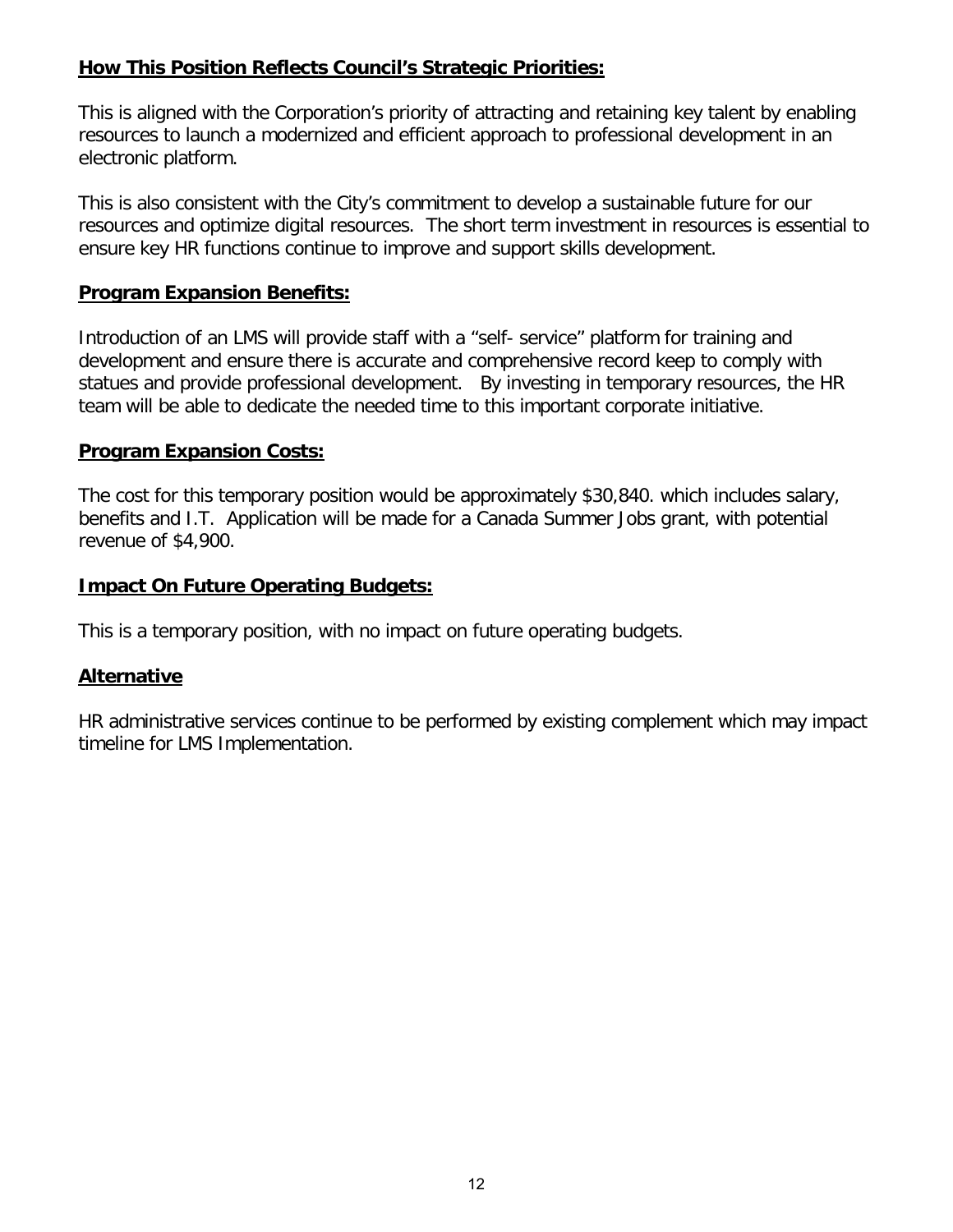# **Business Case - Quantitative Staff Note: Type in Yellow Highlighted Cells**

| Department:                                                   |                                         | <b>Human Resources</b>                                                                                     |  |  |
|---------------------------------------------------------------|-----------------------------------------|------------------------------------------------------------------------------------------------------------|--|--|
| Division (cost centre):                                       |                                         | <b>Human Resources</b>                                                                                     |  |  |
| FTE Position Title/Description:                               |                                         | <b>Human Resources Assistant</b>                                                                           |  |  |
|                                                               |                                         |                                                                                                            |  |  |
|                                                               | 2020                                    | Explanation                                                                                                |  |  |
| <b>Estimated Expenditures - Annualized</b>                    |                                         |                                                                                                            |  |  |
|                                                               |                                         |                                                                                                            |  |  |
| Compensation:                                                 |                                         |                                                                                                            |  |  |
| • Wages (annualized)                                          | \$49,090                                | Grade 1 Salary Range 1 on Administrative Salary Grid                                                       |  |  |
| • # of Months budgeted                                        | 6                                       | Temporary - 6 mths only                                                                                    |  |  |
| $\cdot$ # of FTE's                                            | 1.0                                     |                                                                                                            |  |  |
| • Total Wages                                                 | \$24,550                                |                                                                                                            |  |  |
| • Total Benefits                                              | 3,390                                   |                                                                                                            |  |  |
| • Prof Trade/Membership                                       |                                         |                                                                                                            |  |  |
| <b>Total Compensation</b>                                     | \$27,940                                |                                                                                                            |  |  |
| Purchased Goods (indicate if annual or one-time cost):        |                                         |                                                                                                            |  |  |
| • Reference material                                          |                                         |                                                                                                            |  |  |
| • Office supplies                                             |                                         |                                                                                                            |  |  |
| • Cell Phone (annual)                                         |                                         | not required                                                                                               |  |  |
| • Office furniture & equipment                                |                                         |                                                                                                            |  |  |
| • Uniforms                                                    |                                         |                                                                                                            |  |  |
| • Other (provide explanation)                                 | \$600                                   | Desk Phone (I.T.)                                                                                          |  |  |
| <b>Total Purchased Goods</b>                                  | $\sqrt[6]{\frac{1}{2}}$<br>600          |                                                                                                            |  |  |
|                                                               |                                         |                                                                                                            |  |  |
| Purchased Services (incidate if annual or one-time cost):     |                                         |                                                                                                            |  |  |
| • Mileage                                                     |                                         |                                                                                                            |  |  |
| • Recruitment Costs                                           |                                         |                                                                                                            |  |  |
| • Mandatory Training/Tuition                                  |                                         |                                                                                                            |  |  |
| • Other (provide explanation)                                 |                                         |                                                                                                            |  |  |
|                                                               |                                         |                                                                                                            |  |  |
| <b>Total Purchased Services:</b>                              | $\sqrt[6]{\frac{1}{2}}$<br>$\mathbf{r}$ |                                                                                                            |  |  |
| Minor Capital Expenses (indicate if annual or one-time cost): |                                         |                                                                                                            |  |  |
| • Vehicle                                                     |                                         |                                                                                                            |  |  |
| • Furniture                                                   |                                         |                                                                                                            |  |  |
| • Equipment                                                   |                                         |                                                                                                            |  |  |
| · Software                                                    |                                         |                                                                                                            |  |  |
|                                                               |                                         |                                                                                                            |  |  |
| • Hardware                                                    |                                         |                                                                                                            |  |  |
| • Computer (one-time)                                         | \$1,800                                 | I.T. - includes licensing fee                                                                              |  |  |
| • I.T. reserve contribution (annual)                          | \$500                                   | I.T. - 6 months only                                                                                       |  |  |
| • Licensing Fee (annual)                                      | \$0                                     | included in computer cost above                                                                            |  |  |
| • Other (provide explanation)                                 |                                         |                                                                                                            |  |  |
| <b>Total Purchased Services:</b>                              | $\sqrt[6]{\frac{1}{2}}$<br>2,300        |                                                                                                            |  |  |
|                                                               |                                         |                                                                                                            |  |  |
| <b>Total Expenditures</b>                                     | \$30,840                                |                                                                                                            |  |  |
|                                                               |                                         |                                                                                                            |  |  |
|                                                               |                                         | Estimated Revenues (please provide a detailed explanation of revenues). Please enter as a negative amount: |  |  |
| • Internal Recoveries                                         |                                         |                                                                                                            |  |  |
| • Partnership contribution                                    |                                         |                                                                                                            |  |  |
| • Grants                                                      |                                         | will apply for Canada Summer Jobs Application-potential revenue of \$4,900 if<br>successful                |  |  |
| • Reduction in expenditure (i.e.                              |                                         |                                                                                                            |  |  |
| overtime - provide explanation)                               |                                         |                                                                                                            |  |  |
| • External recoveries                                         |                                         |                                                                                                            |  |  |
| <b>Total Revenue</b>                                          | \$                                      |                                                                                                            |  |  |
|                                                               |                                         |                                                                                                            |  |  |
|                                                               |                                         |                                                                                                            |  |  |
|                                                               | 2020                                    | For community benefits of this request refer to Business Case.                                             |  |  |
| Budget \$ impact:                                             | 30,840                                  |                                                                                                            |  |  |
| Budget FTE impact:                                            | 0.5                                     | 13                                                                                                         |  |  |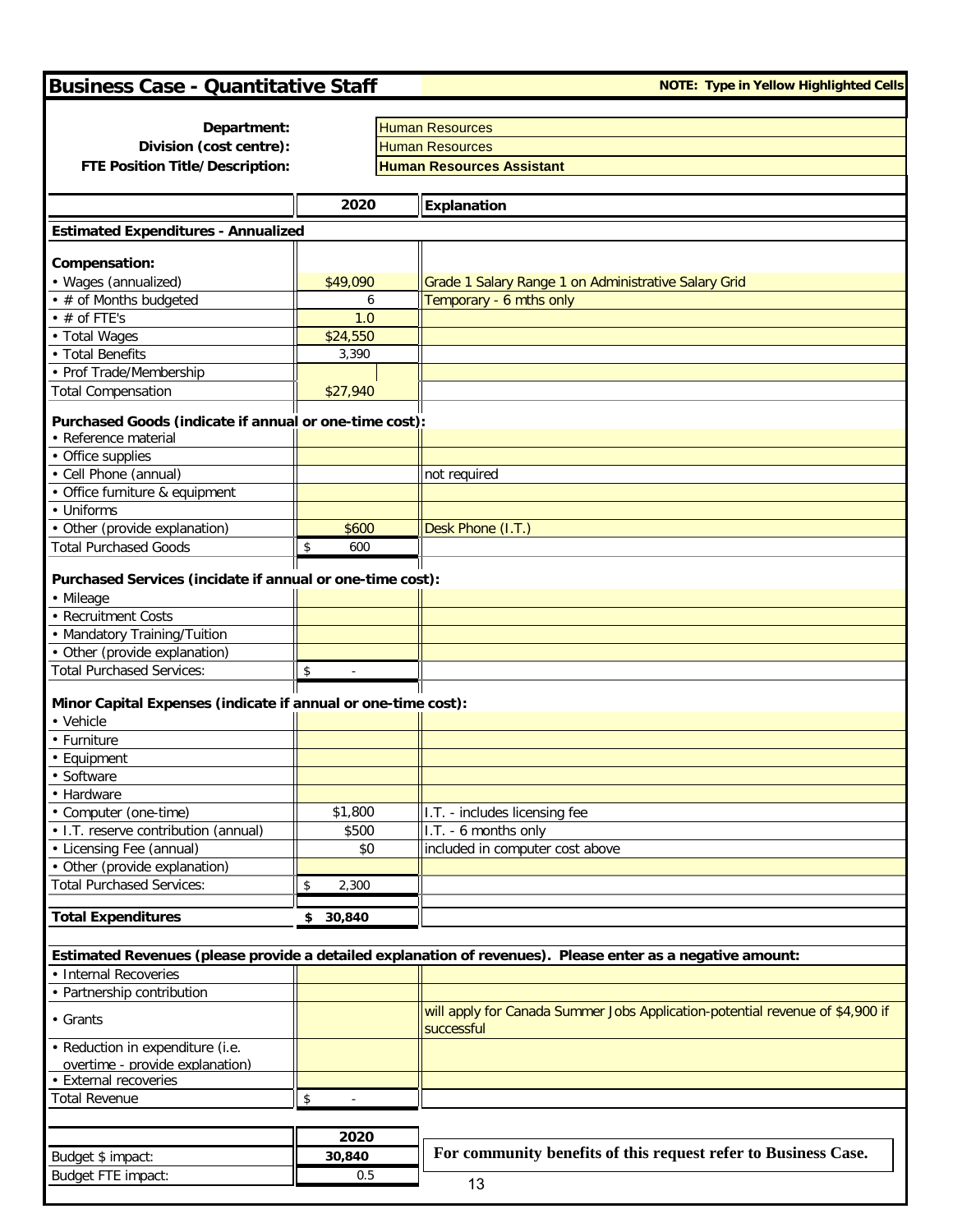

# **Fratford**<br>Teally Different

| Department:                                    | <b>Corporate Services</b>          |
|------------------------------------------------|------------------------------------|
| <b>Budget Division:</b>                        | <b>G134 Information Technology</b> |
| <b>Description of New</b><br>Service/Employee: | <b>Security Enhancements</b>       |

# **Impact On Future Operating Budgets:**

\$276,150 for year 2020 \$206,150 for year 2021 and onwards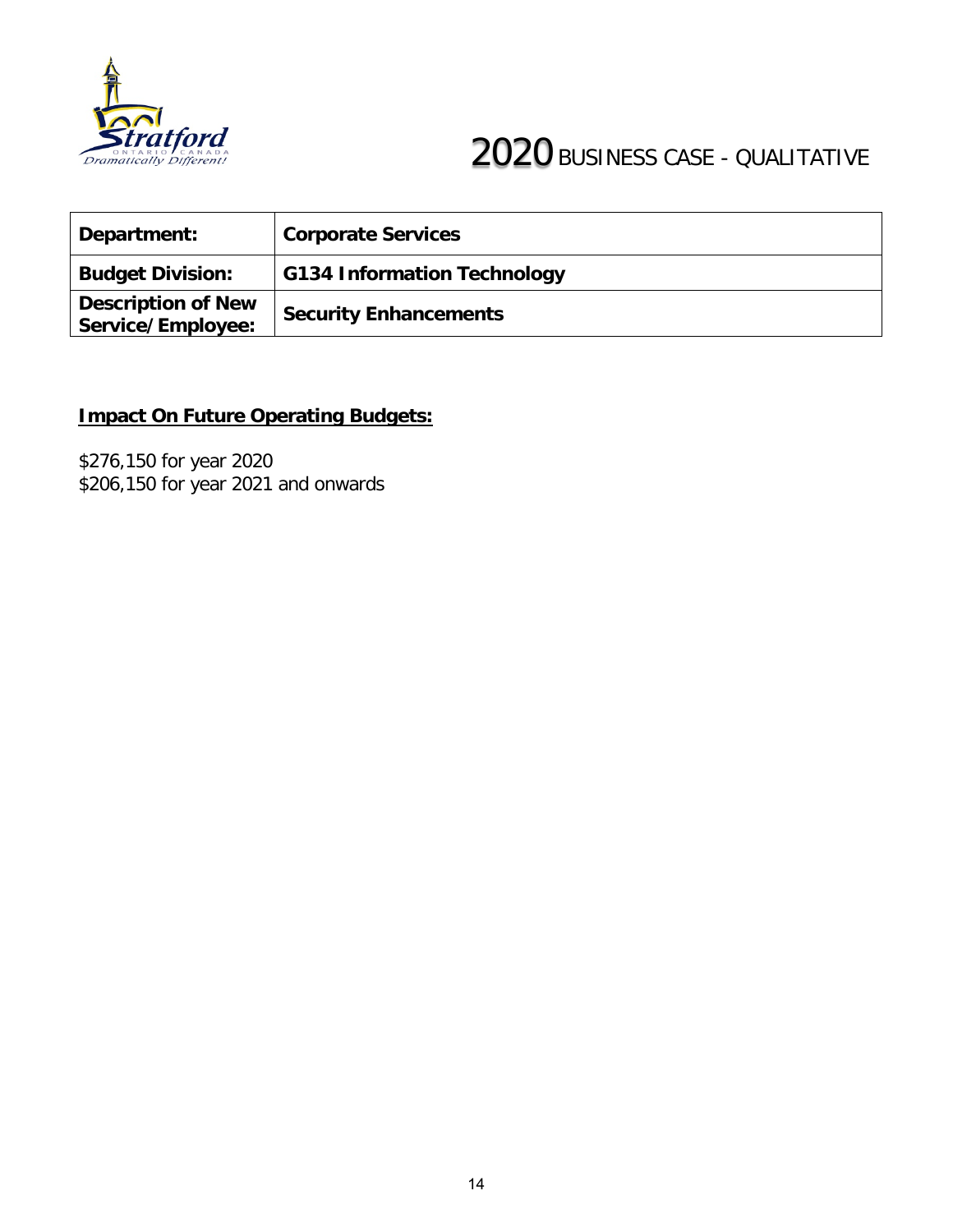

| Department:                                    | <b>Corporate Services</b>          |
|------------------------------------------------|------------------------------------|
| <b>Budget Division:</b>                        | <b>G134 Information Technology</b> |
| <b>Description of New</b><br>Service/Employee: | <b>Citizen Portal</b>              |

As citizens have become more comfortable with conducting business on-line, the demand for web-enabled self-service has increased to where citizens actively seek these services. This will offer residents a personalized online experience with a single sign-on dashboard that brings all the municipal information they are about into one convenient place.

#### **Analysis of Current Business Process:**

Most of our current business processes include citizens to interact with staff in person or over the phone

#### **Program Expansion Benefits:**

Creation of a digital citizen portal with single secured sign on will be the first phase. The phase can include up to five integrations. Please see the image below as a sample of what this portal may look like.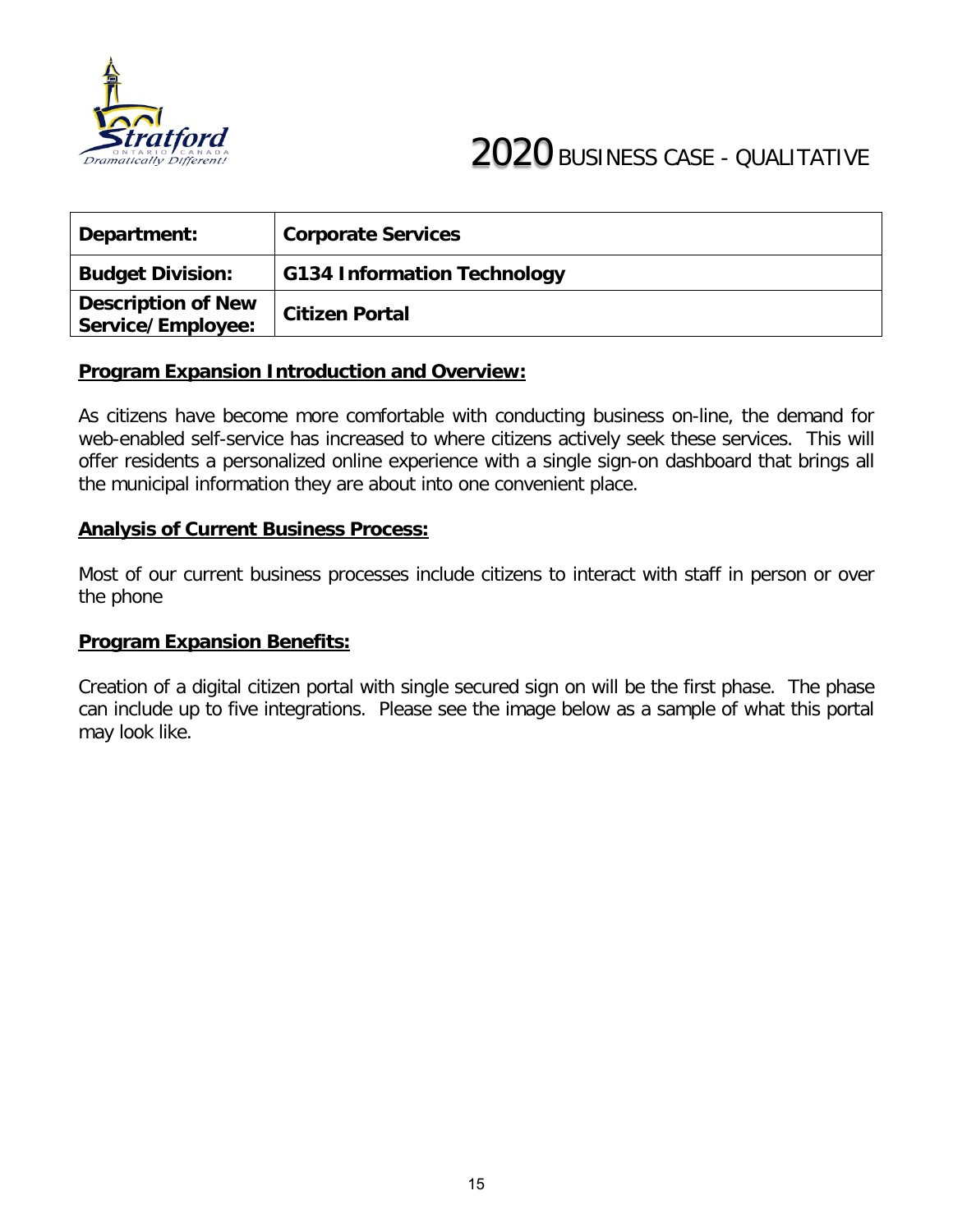

# **Program Expansion Costs:**

\$10,000

### **Impact On Future Operating Budgets:**

\$25,000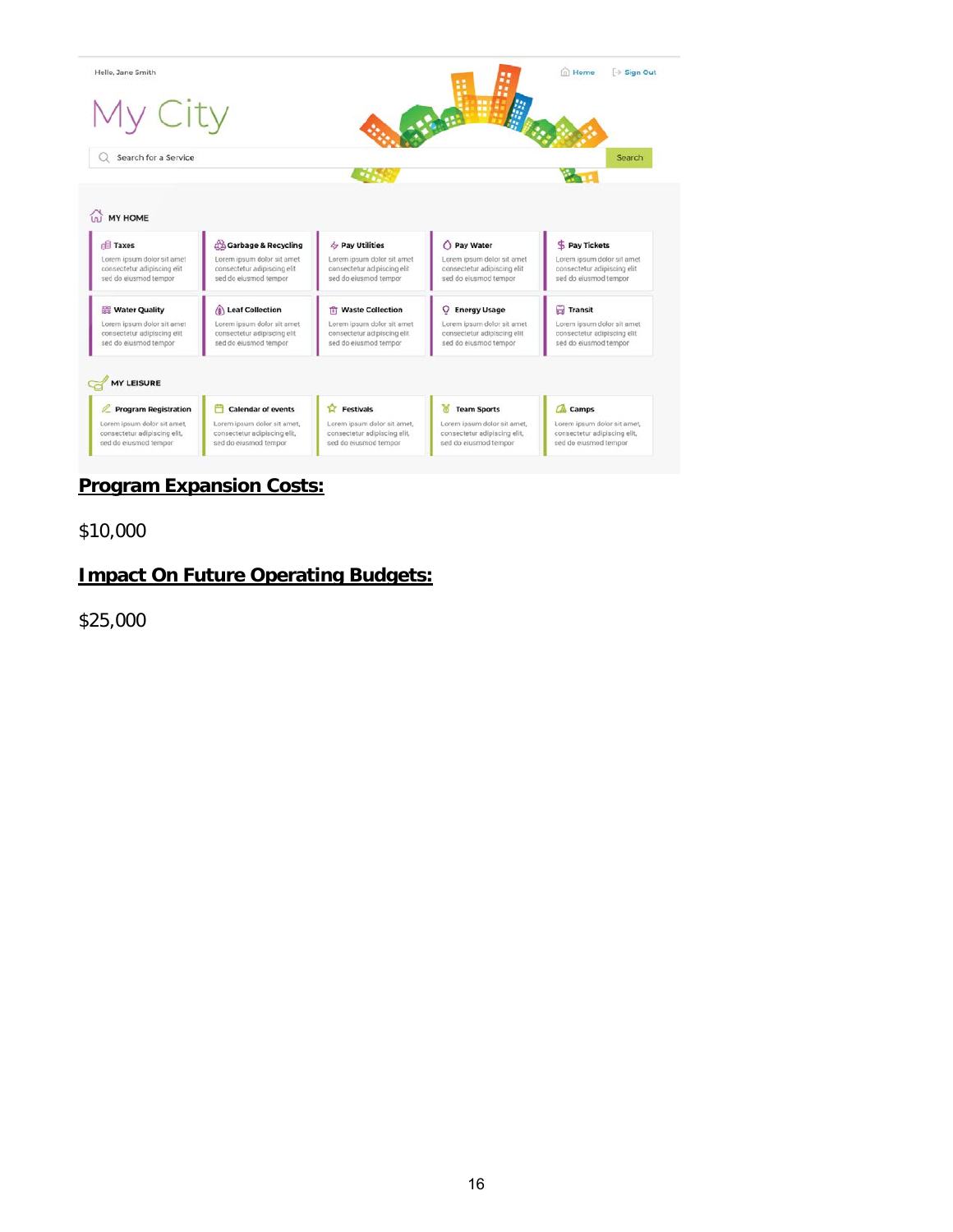| <b>Business Case - Quantitative Non Staff</b><br><b>NOTE: Type in Yellow Highlighted Cells</b> |                           |                           |                                                                                                            |  |  |
|------------------------------------------------------------------------------------------------|---------------------------|---------------------------|------------------------------------------------------------------------------------------------------------|--|--|
|                                                                                                |                           |                           |                                                                                                            |  |  |
| Department:                                                                                    |                           | <b>Corporate Services</b> |                                                                                                            |  |  |
| Division (cost centre):                                                                        |                           |                           | <b>G134 Information Technology</b>                                                                         |  |  |
| Title / Description:                                                                           |                           | <b>Citizen Portal</b>     |                                                                                                            |  |  |
|                                                                                                |                           |                           |                                                                                                            |  |  |
|                                                                                                | 2020                      |                           | Explanation                                                                                                |  |  |
|                                                                                                |                           |                           |                                                                                                            |  |  |
| <b>Estimated Expenditures</b>                                                                  |                           |                           |                                                                                                            |  |  |
| <b>Purchased Goods: (specify details)</b>                                                      |                           |                           |                                                                                                            |  |  |
|                                                                                                |                           |                           |                                                                                                            |  |  |
|                                                                                                |                           |                           |                                                                                                            |  |  |
|                                                                                                |                           |                           |                                                                                                            |  |  |
|                                                                                                |                           |                           |                                                                                                            |  |  |
| <b>Total Purchased Goods</b>                                                                   | \$<br>$\sim$              |                           |                                                                                                            |  |  |
| <b>Purchased Services: (specify details)</b>                                                   |                           |                           |                                                                                                            |  |  |
| · Citizen Portal                                                                               | \$165,000                 |                           |                                                                                                            |  |  |
|                                                                                                |                           |                           |                                                                                                            |  |  |
|                                                                                                |                           |                           |                                                                                                            |  |  |
|                                                                                                |                           |                           |                                                                                                            |  |  |
| <b>Total Purchased Services:</b>                                                               | 165,000<br>$\mathfrak{S}$ |                           |                                                                                                            |  |  |
|                                                                                                |                           |                           |                                                                                                            |  |  |
| <b>Minor Capital Expenses</b>                                                                  |                           |                           |                                                                                                            |  |  |
| • License                                                                                      |                           |                           |                                                                                                            |  |  |
| • Equipment                                                                                    |                           |                           |                                                                                                            |  |  |
| Software                                                                                       |                           |                           |                                                                                                            |  |  |
| • Hardware                                                                                     |                           |                           |                                                                                                            |  |  |
| Maintenance                                                                                    | \$25,000                  |                           |                                                                                                            |  |  |
| <b>Total Purchased Services:</b>                                                               | 25,000<br>$\mathsf{\$}$   |                           |                                                                                                            |  |  |
|                                                                                                |                           |                           |                                                                                                            |  |  |
| <b>Total Expenditures</b>                                                                      | 190,000<br>\$             |                           |                                                                                                            |  |  |
|                                                                                                |                           |                           |                                                                                                            |  |  |
|                                                                                                |                           |                           | Estimated Revenues (please provide a detailed explanation of revenues). Please enter as a negative amount: |  |  |
| <b>Internal Recoveries</b>                                                                     |                           |                           |                                                                                                            |  |  |
| Partnership contribution                                                                       |                           |                           |                                                                                                            |  |  |
| Grant                                                                                          | $-$165,000$               |                           |                                                                                                            |  |  |
| Reduction in expenditure (i.e.                                                                 |                           |                           |                                                                                                            |  |  |
| overtime - provide explanation)                                                                | $-$15,000$                |                           | 15,000 - Corporate Services                                                                                |  |  |
| <b>External recoveries</b>                                                                     |                           |                           |                                                                                                            |  |  |
| Revenue                                                                                        |                           |                           |                                                                                                            |  |  |
| <b>Total Revenue</b>                                                                           | $-5$<br>180,000           |                           |                                                                                                            |  |  |
|                                                                                                |                           |                           |                                                                                                            |  |  |
|                                                                                                | 2020                      |                           |                                                                                                            |  |  |
| Budget \$ impact:                                                                              | $\sqrt{2}$<br>10,000      |                           | For community benefits of this request, refer to Business Case.                                            |  |  |
|                                                                                                |                           |                           |                                                                                                            |  |  |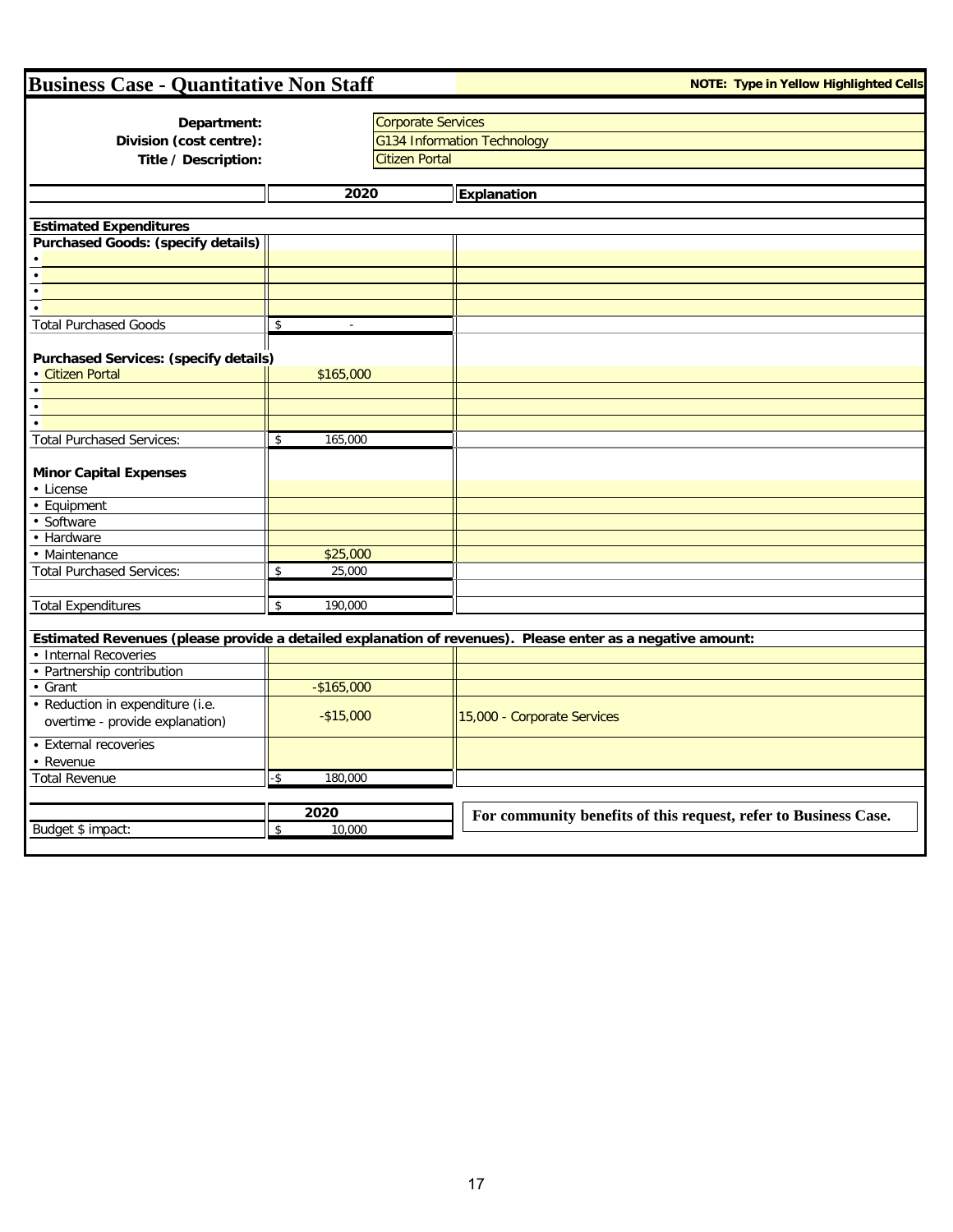#### **COUNCIL REFERRALS TO 2020 BUDGET**

| Item#          | Approval<br>Date 2019 | <b>Council Resolution</b>                                                                                                                                                                                                                                                                                                        | Cost                  | <b>Comments</b>                                                                                                                                                                 |  |
|----------------|-----------------------|----------------------------------------------------------------------------------------------------------------------------------------------------------------------------------------------------------------------------------------------------------------------------------------------------------------------------------|-----------------------|---------------------------------------------------------------------------------------------------------------------------------------------------------------------------------|--|
| $\mathbf{1}$   | Jan 15/19             | Finance & LR 2019 Budget:<br>THAT staff bring a report regarding the Lorne and Downie left<br>turn lane intersection project being moved forward to the 2020<br>budget from the 2022 budget, the implications of moving this<br>project forward, and what capital projects will be re-allocated<br>to later budgets as a result. |                       | A staff report went to<br><b>Finance Committee Feb</b><br>11/19 outlining budget<br>impacts. Improvements<br>for this intersection are<br>included in 2023 capital<br>forecast. |  |
| $\overline{2}$ | Jan 22/19             | Finance & LR 2019 Budget:<br>THAT the request from Human Resources for an<br>Organizational Development Lead at a total cost of \$127,675<br>be referred to the 2020 Budget.                                                                                                                                                     | \$30,840              | This position has been re-<br>evaluated and submitted<br>in 2020 as a 6 month<br>temporary employee<br>expansion request.                                                       |  |
| 3              | Jan 22/19             | Finance & LR 2019 Budget:<br>THAT the request for two Truck Driver positions at a total cost<br>of \$146,140 be referred to the 2020 Budget.                                                                                                                                                                                     | \$150,000             | Approximate net cost has<br>been provided as an<br>expansion request for<br>2020.                                                                                               |  |
| $\overline{4}$ | Jan 22/19             | Finance & LR 2019 Budget:<br>THAT the extension of hours for the Transit and Parallel<br>Transit systems be referred to the 2020 budget for<br>consideration.                                                                                                                                                                    | \$185,328<br>\$22,204 | Annual additional cost for<br>Transit to operate 1 extra<br>hr per night.<br>Annual additional cost for<br>Parallel Transit to operate<br>1 extra hr per night.                 |  |
| 5              | April 8/19            | THAT Option 1, outlined in the Management Report entitled<br>"Goose Management Plan Update" (COM19-008), be pursued;<br>AND THAT staff provide an update on the Goose Management<br>Plan in the fall and that it be added to the 2020 budget.                                                                                    | \$48,000              | This cost has been<br>included in the draft 2020<br>operating budget.                                                                                                           |  |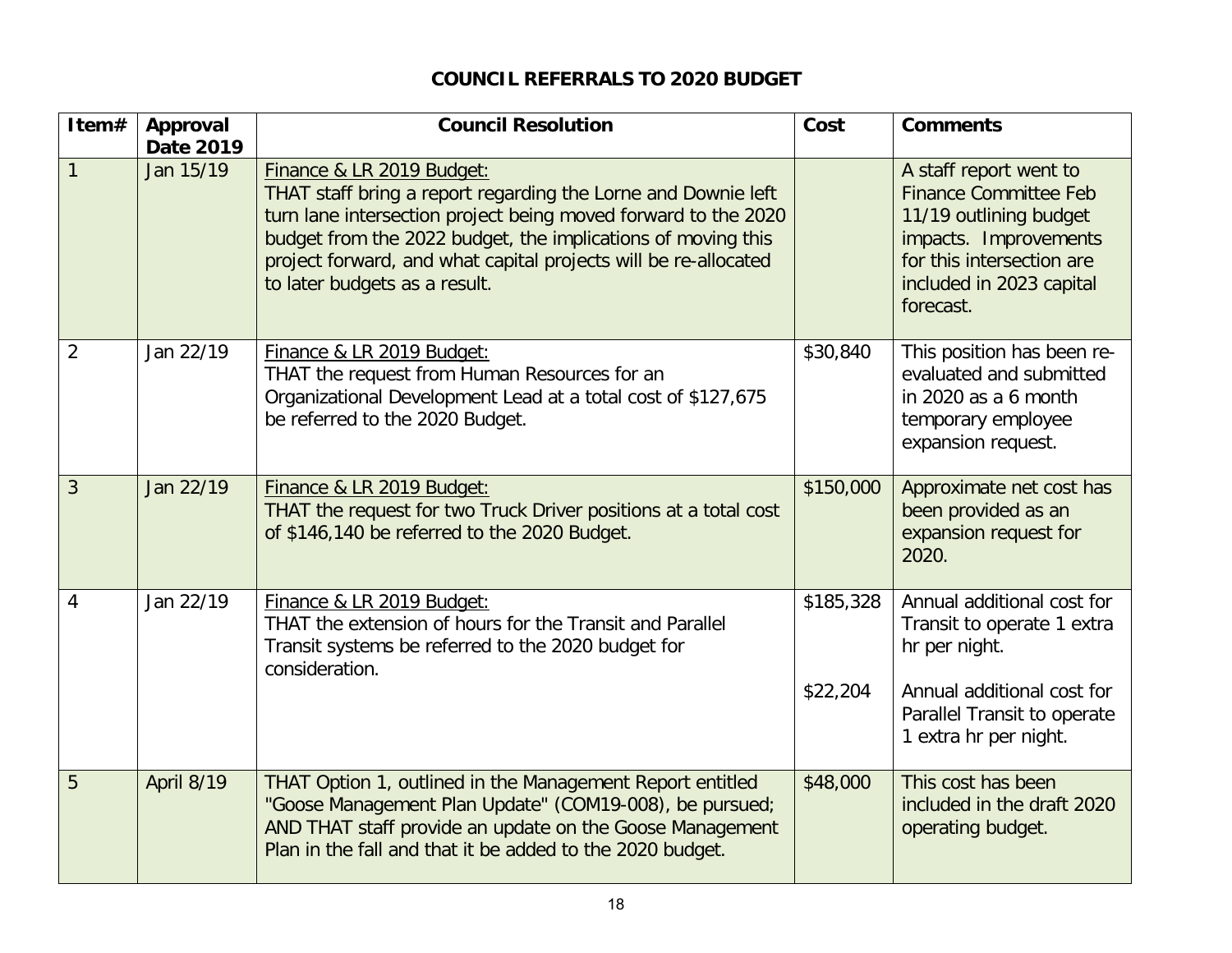| 6              | April 29/19 | THAT the Active Transportation Advisory Committee<br>recommendation for a review of pedestrian infrastructure on<br>all streets surrounding Stratford General Hospital be referred<br>to the 2020 budget.                                                                                                                                                                                                                                                                                                                            |                       | Staff are currently<br>reviewing options and<br>costings. There is<br>\$130,000 in the draft<br>2020 capital budget for<br>sidewalks. This item would<br>be used for this.<br>Estimated date for report<br>is budget meeting of<br>Nov.26/19. |
|----------------|-------------|--------------------------------------------------------------------------------------------------------------------------------------------------------------------------------------------------------------------------------------------------------------------------------------------------------------------------------------------------------------------------------------------------------------------------------------------------------------------------------------------------------------------------------------|-----------------------|-----------------------------------------------------------------------------------------------------------------------------------------------------------------------------------------------------------------------------------------------|
| $\overline{7}$ | April 29/19 | THAT the recommendation that the replacement of the HVAC<br>system; and improving the building envelope which includes<br>insulation and replacement of windows and doors at the<br>Gallery Stratford be considered as part of the 2020 budget<br>process, and potentially funded from the tax levy, be referred<br>to staff to work with the Gallery to look into the costs for a<br>feasibility study regarding replacement or renovation of the<br>existing Gallery building.                                                     | \$50,000<br>\$350,000 | \$350,000 is listed in the<br>2022 capital forecast. An<br>additional \$50,000 is<br>required for a feasibility<br>study.                                                                                                                     |
| 8              | April 29/19 | THAT Council award Tender T2019-10 Replacement of<br>Concrete Sidewalks and Curb contract to 465929 Ontario Ltd.,<br>at a total tender price of \$299,563 including HST for 2019;<br>AND THAT staff evaluate the work completed in 2019 and<br>determine whether staff exercise the option for 465929<br>Ontario Ltd., to be retained for a total tender price of<br>\$322,833.09 for 2020, subject to Council's 2020 budget<br>approval;<br>AND THAT the Mayor and Clerk be authorized to sign the<br>necessary contract agreement. |                       | Staff are currently<br>evaluating the 2019<br>contract and options for<br>2020.<br>Estimated date for report<br>is Nov.26/19 budget<br>meeting.                                                                                               |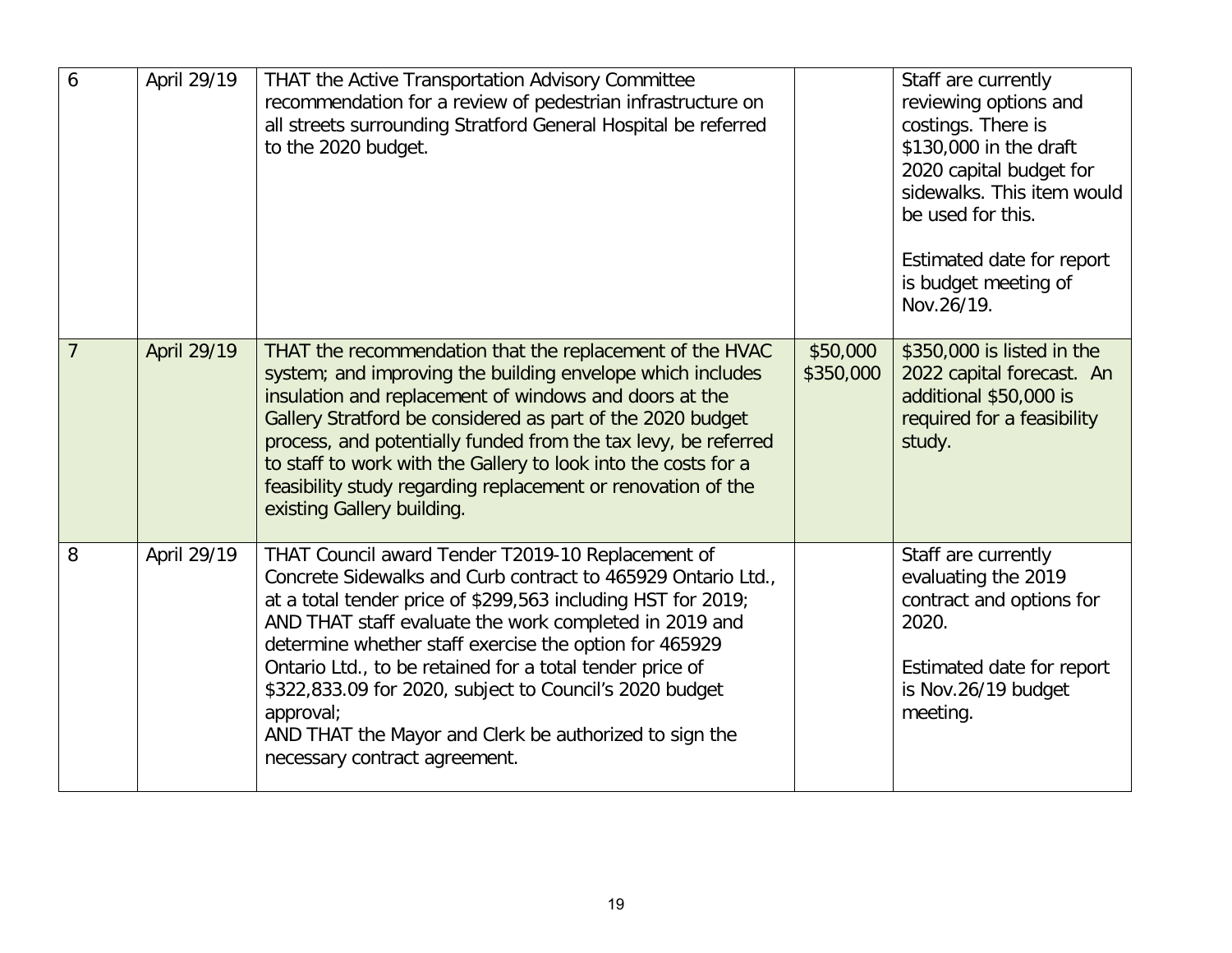| 9  | May 13/19       | THAT the City of Stratford continue with the operation of the<br>Razzamajazz in 2019;<br>AND THAT a community grant up to \$5,272 be approved and<br>funded from the contingency fund;<br>AND THAT staff prepare a report on future years funding after<br>2019.                                                                                                                                                                        |          | <b>Community Grant</b><br><b>Evaluation Team has</b><br>reviewed 2020 application<br>and is recommending not<br>to fund in 2020 budget.                                                                                                                                                       |
|----|-----------------|-----------------------------------------------------------------------------------------------------------------------------------------------------------------------------------------------------------------------------------------------------------------------------------------------------------------------------------------------------------------------------------------------------------------------------------------|----------|-----------------------------------------------------------------------------------------------------------------------------------------------------------------------------------------------------------------------------------------------------------------------------------------------|
| 10 | May 28/19       | THAT consideration of the City of Stratford becoming a Living<br>Wage employer be referred to the 2020 Budget.                                                                                                                                                                                                                                                                                                                          |          | HR is reviewing and will<br>be reporting.                                                                                                                                                                                                                                                     |
| 11 | June 24/19      | THAT the Heritage Stratford resolution to update the Heritage<br>Conservation District Standards be referred to the 2020 budget<br>discussions;<br>AND THAT Staff explore grant opportunities to fund, or<br>partially fund, any update to the Heritage Conservation District<br>Standards.                                                                                                                                             | \$60,000 | Estimated cost to update<br>HCD standards.                                                                                                                                                                                                                                                    |
| 12 | June 24/19      | THAT Council confirm support for the future installation of<br>warranted Level 2 Pedestrian Crossovers in the City;<br>THAT the installation of Pedestrian Crossovers be considered<br>as part of the 2020 Capital Budget;<br>AND THAT the Director of Infrastructure and Development<br>Services becomes responsible for the justification report on<br>whether a proposed pedestrian crossover is warranted.<br>[delegated authority] |          | \$150,000 in 2020 draft<br>capital budget for<br>pedestrian crossings.<br>Waiting on results of<br>Downtown Traffic Study<br>and School Trip Planning<br>Project to identify specific<br>locations to complete<br>warrants. This will assist<br>with prioritizing which<br>areas to focus on. |
| 13 | August<br>12/19 | THAT the request from the Stratford General Hospital<br>Foundation for a \$5 million grant, over 10 years, to the "In Our<br>Hands" campaign be referred to the 2020 budget process.                                                                                                                                                                                                                                                    |          | Reviewed by Community<br>Grants Evaluation Team -<br>recommending zero for<br>2020 budget - revisit<br>when Hospice grant<br>commitment is completed.                                                                                                                                         |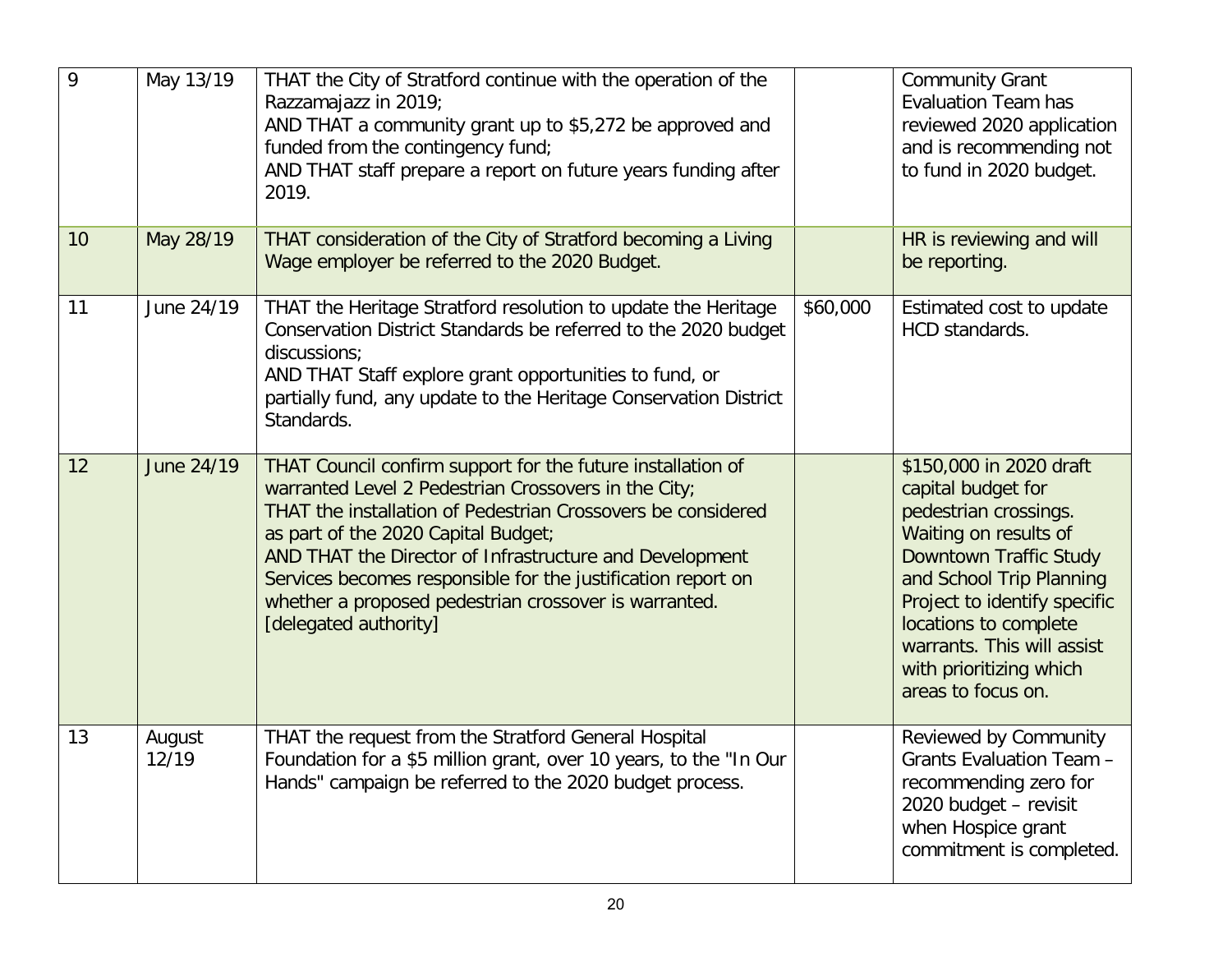| 14 | August<br>12/19 | THAT the "New Capital Build Project; Anne Hathaway Public<br>School Site" report be received for information;<br>AND THAT this initiative be referred to the City of Stratford<br>2020 budget process.                                                                                                                                    |          | This item will be reviewed<br>pending receipt of the<br>provincial 2020 Childcare<br>budget in April 2020.                                                                                       |
|----|-----------------|-------------------------------------------------------------------------------------------------------------------------------------------------------------------------------------------------------------------------------------------------------------------------------------------------------------------------------------------|----------|--------------------------------------------------------------------------------------------------------------------------------------------------------------------------------------------------|
| 15 | August<br>27/19 | Finance & LR Committee 2020 Pre-Budget:<br>THAT a review of mandating a Destination Marketing Fund tax<br>in the City be referred to staff.                                                                                                                                                                                               |          | Report to Oct 29/19<br>budget meeting agenda<br>re: Municipal<br>Accommodation Tax.                                                                                                              |
| 16 | August<br>27/19 | Finance & LR Committee 2020 Pre-Budget:<br>THAT a review of implementing photo radar and red light<br>cameras be referred to staff.                                                                                                                                                                                                       |          | Red Light Cameras -<br>estimated date for report<br>is budget meeting of<br>Nov.26/19.<br>Photo Radar - this is dealt<br>with as part of a report<br>going to ITS Sub-<br>committee in November. |
| 17 | August<br>27/19 | Finance & LR Committee 2020 Pre-Budget:<br>THAT a comprehensive review of parking in the City be<br>referred to staff, including an examination of:<br>Expanding paid parking within the City, including the<br>Cooper site and the parks system;<br>The parking rate and charging spaces according to<br>demand.                         |          | Report to Oct 29/19<br>budget meeting agenda<br>re: Comprehensive<br>Parking Review 2019                                                                                                         |
| 18 | August<br>27/19 | Finance & LR Committee 2020 Pre-Budget:<br>THAT provincial grant funding be used to undertake a<br>comprehensive waste management system review, with<br>consideration given to:<br>How much the City charges in fees;<br>$\bullet$<br>Whether the City recovers costs;<br>Alternative service delivery methods to improve<br>efficiency. | \$50,000 | Staff would require<br>assistance to complete<br>this review.                                                                                                                                    |